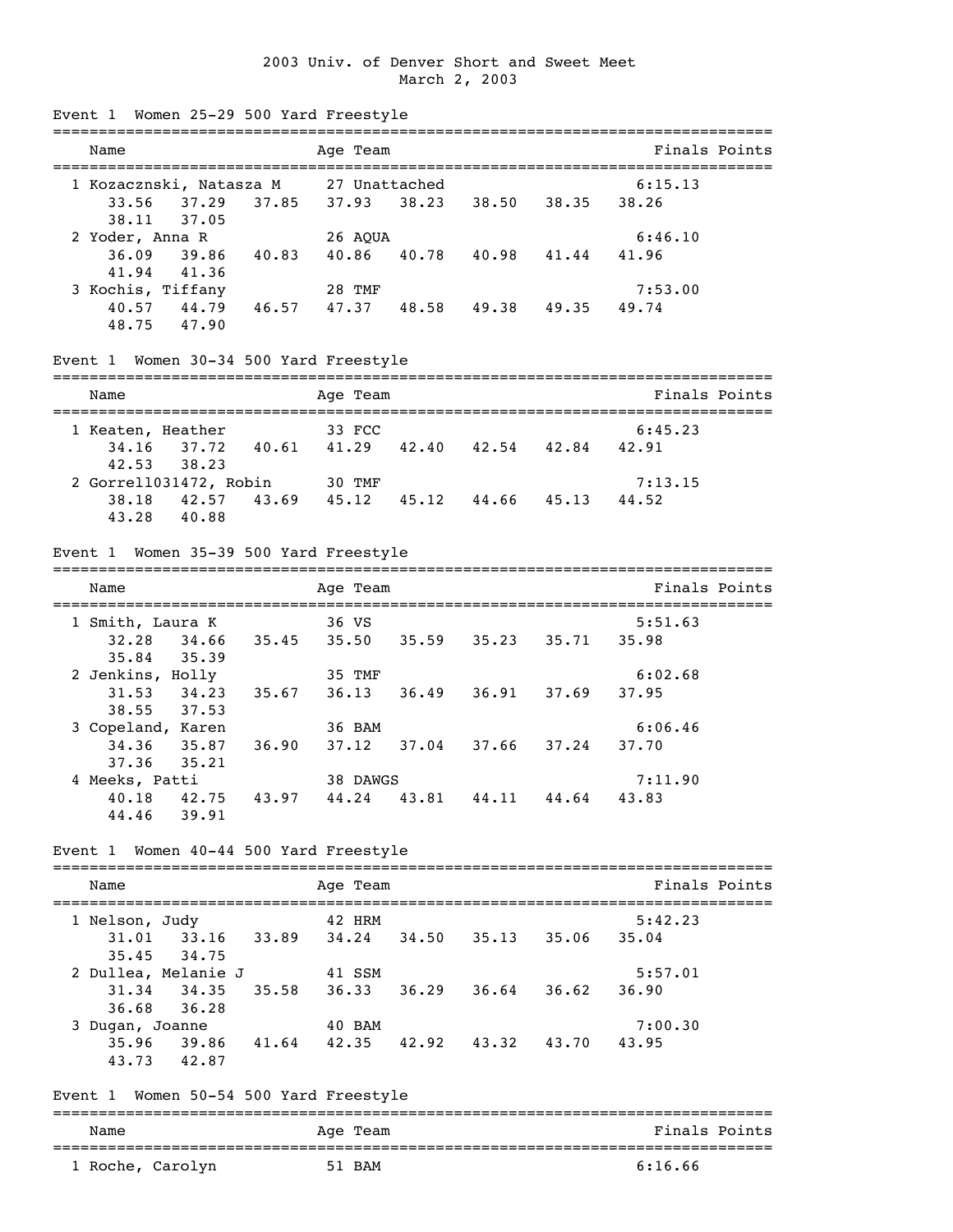| 31.91                                  | 35.93          | 37.57             | 38.07                                                         | 38.46 | 38.95                   | 39.10 | 38.92            |               |
|----------------------------------------|----------------|-------------------|---------------------------------------------------------------|-------|-------------------------|-------|------------------|---------------|
| 39.34                                  | 38.41          |                   |                                                               |       |                         |       |                  |               |
| 2 Laney, Judith B                      |                |                   | 50 AQUA                                                       |       |                         |       | 6:45.45          |               |
| 35.44<br>40.90                         | 39.74<br>39.62 | 40.95             | 41.89                                                         |       | $41.94$ $41.68$ $41.74$ |       | 41.55            |               |
| 3 Canto, Susan                         |                |                   | 53 RRM                                                        |       |                         |       | 9:05.19          |               |
|                                        |                | 45.83 50.82 55.46 | 56.16 57.05 56.85 57.67                                       |       |                         |       | 56.65            |               |
| $55.01$ $53.69$                        |                |                   |                                                               |       |                         |       |                  |               |
| Event 1 Women 60-64 500 Yard Freestyle |                |                   |                                                               |       |                         |       |                  |               |
| Name                                   |                |                   | Age Team                                                      |       |                         |       |                  | Finals Points |
| 1 Wise, Louise                         |                |                   | 60 DAWGS                                                      |       |                         |       | 7:57.23          |               |
|                                        |                |                   | 41.76 46.27 48.39 49.49 49.45 49.15 48.91 49.60               |       |                         |       |                  |               |
| 48.50                                  | 45.71          |                   |                                                               |       |                         |       |                  |               |
| Event 1 Women 70-74 500 Yard Freestyle |                |                   | --------------------------------                              |       |                         |       |                  |               |
| Name                                   |                |                   | Age Team                                                      |       |                         |       |                  | Finals Points |
| 1 Ruth, Hertzberg S 70 FCC             |                |                   |                                                               |       |                         |       | 10:22.80         |               |
|                                        |                |                   | 55.44 1:01.95 1:02.87 1:02.29 1:03.53 1:04.78 1:04.15 1:02.96 |       |                         |       |                  |               |
| $1:04.88$ 59.95                        |                |                   |                                                               |       |                         |       |                  |               |
| Event 2 Men 19-24 500 Yard Freestyle   |                |                   |                                                               |       |                         |       |                  |               |
| Name                                   |                |                   | Age Team                                                      |       |                         |       |                  | Finals Points |
| 1 Iaia, Will                           |                |                   | 20 Unattached                                                 |       |                         |       | 5:32.75          |               |
|                                        |                |                   | 30.39 31.73 32.98 33.27 33.58 34.09 34.54 34.49               |       |                         |       |                  |               |
| 34.81                                  | 32.87          |                   |                                                               |       |                         |       |                  |               |
| Event 2 Men 30-34 500 Yard Freestyle   |                |                   |                                                               |       |                         |       |                  |               |
| Name                                   |                |                   | Age Team                                                      |       |                         |       |                  | Finals Points |
| 1 Nasser, Rob                          |                |                   | 33 HRM                                                        |       |                         |       | 5:14.89          |               |
|                                        |                | 29.16 32.32 32.16 | 31.96                                                         |       | 31.89 31.72 31.55       |       | 31.58            |               |
| 30.95                                  | 31.60          |                   |                                                               |       |                         |       |                  |               |
| 2 Hoftiezer, Scott H                   |                |                   | 32 DAC                                                        |       |                         |       | 6:06.35          |               |
|                                        |                | 33.24 36.59 37.64 | 36.88                                                         |       | $36.57$ $36.79$ $38.16$ |       | 37.10            |               |
| 37.92 35.46                            |                |                   |                                                               |       |                         |       |                  |               |
| Event 2 Men 35-39 500 Yard Freestyle   |                |                   |                                                               |       |                         |       |                  |               |
| Name                                   |                |                   | Age Team                                                      |       |                         |       |                  | Finals Points |
|                                        |                |                   |                                                               |       |                         |       |                  |               |
|                                        |                |                   | 35 CM                                                         |       |                         |       | 8:24.09          |               |
| 1 Biggers, Wes                         |                |                   |                                                               |       |                         |       | 53.68            |               |
| 54.96                                  | 53.32          |                   | 40.16 44.42 48.35 51.79 51.72 52.52 53.17                     |       |                         |       |                  |               |
| Event 2 Men 40-44 500 Yard Freestyle   |                |                   |                                                               |       |                         |       |                  |               |
| Name                                   |                |                   | Age Team                                                      |       |                         |       |                  | Finals Points |
|                                        |                |                   |                                                               |       |                         |       |                  |               |
| 1 Smith, Paul<br>29.39                 |                |                   | 43 VS                                                         |       | 31.02 31.04 31.28 31.47 |       | 5:09.45<br>31.53 |               |
| 30.59                                  | 30.39          | $31.87$ $30.87$   |                                                               |       |                         |       |                  |               |
| 2 Classen, Ken                         |                |                   | 41 AQUA                                                       |       |                         |       | 5:17.62          |               |
| 30.35                                  |                | 32.35 32.83       | 32.72                                                         |       | 32.16 31.92 32.10       |       | 31.71            |               |
| 31.36                                  | 30.12          |                   |                                                               |       |                         |       |                  |               |
| 3 Melanson, Edward                     |                |                   | 40 AQUA                                                       |       |                         |       | 5:30.08          |               |
| 33.79                                  | 32.33          | 30.90 33.58 33.54 | 33.25                                                         |       | 33.48 32.75 33.45       |       | 33.01            |               |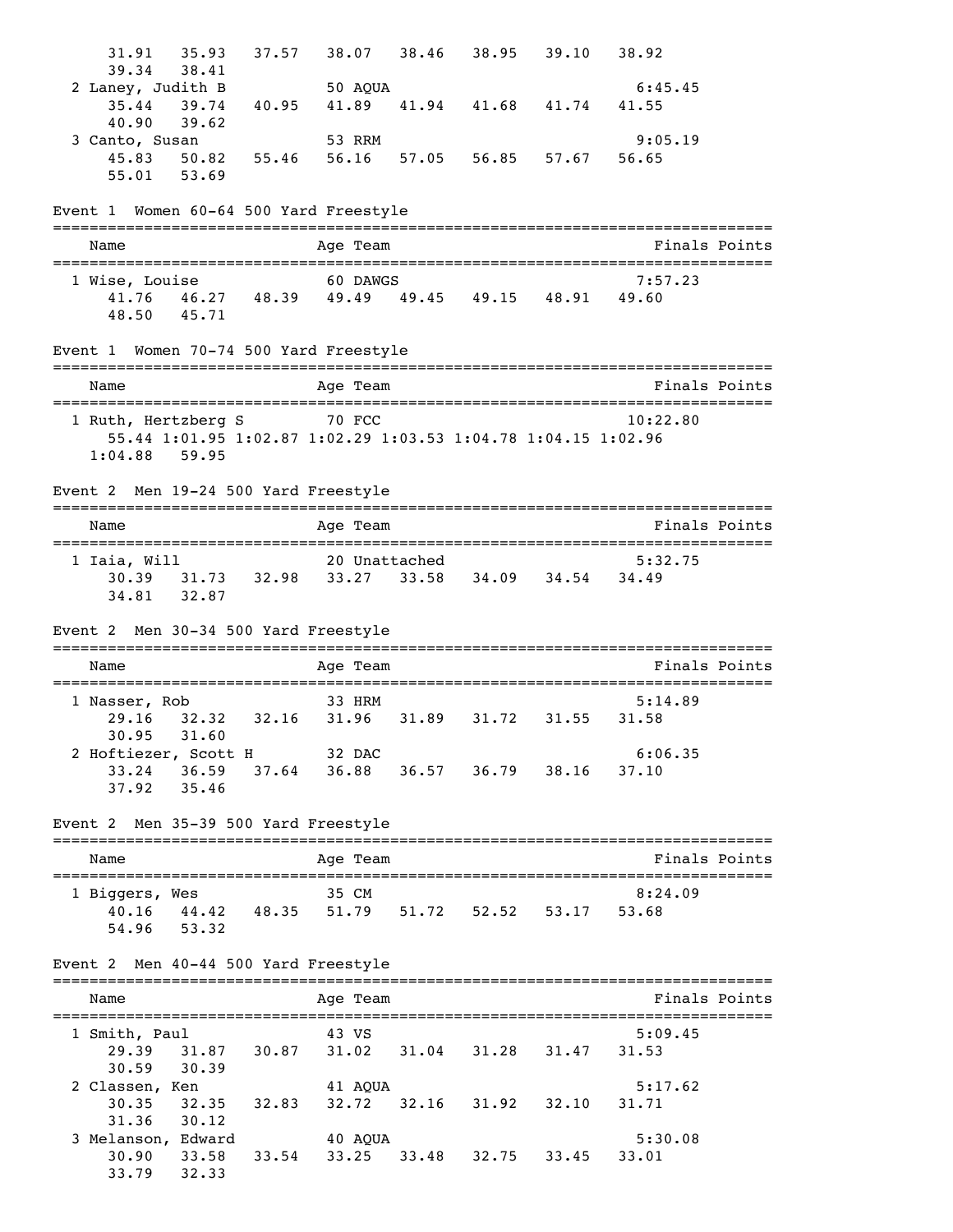| 4 Cattles, Steven<br>56.28 1:01.10 1:04.13 1:05.74 1:05.35 1:27.63 1:24.97 1:26.03<br>$1:07.45$ 1:05.63                                  | 43 GGM                     | 11:44.31                    |
|------------------------------------------------------------------------------------------------------------------------------------------|----------------------------|-----------------------------|
| Event 2 Men 45-49 500 Yard Freestyle                                                                                                     |                            |                             |
| Name                                                                                                                                     | Age Team                   | Finals Points               |
| 1 Nolte, Christopher C<br>30.37 33.08 34.00 33.73 33.97 34.03 33.77 33.72<br>31.78<br>33.70                                              | 46 INVR                    | 5:32.15                     |
| Event 2 Men 50-54 500 Yard Freestyle                                                                                                     |                            |                             |
| Name                                                                                                                                     | Age Team                   | Finals Points               |
| 1 Holum, Charles<br>$31.82 \qquad 35.20 \qquad 36.84 \qquad 37.74 \qquad 38.01 \qquad 38.42 \qquad 38.07 \qquad 37.39$<br>37.46<br>36.48 | 51 DAC                     | 6:07.43                     |
| Event 2 Men 55-59 500 Yard Freestyle                                                                                                     |                            |                             |
| Name                                                                                                                                     | Age Team                   | Finals Points               |
| 1 McCormick, Paul<br>$30.17$ $33.02$ $33.93$ $34.37$ $33.56$ $33.79$ $33.54$ $33.74$<br>33.51 32.84                                      | 55 RMM                     | ================<br>5:32.47 |
| Event 3 Women 19+ 200 Yard Medley Relay                                                                                                  |                            |                             |
| Team                                                                                                                                     |                            | Finals Points               |
| 1 South Suburban Masters<br>Event 4 Men 19+ 200 Yard Medley Relay                                                                        | 'A'                        | 2:21.44                     |
| Team                                                                                                                                     |                            | Finals Points               |
| 1 South Suburban Masters<br>2 Denver Aquatic Club 'A'                                                                                    | 'A'                        | 2:07.92<br>2:15.11          |
| Event 5 Women 25-29 200 Yard Freestyle                                                                                                   |                            |                             |
| Name                                                                                                                                     | Age Team                   | Finals Points               |
| 1 Luellen, Katherine J<br>31.25<br>29.77                                                                                                 | 29 AQUA<br>$31.62$ $31.94$ | 2:04.58                     |
| Event 5 Women 30-34 200 Yard Freestyle                                                                                                   |                            |                             |
| Name                                                                                                                                     | Age Team                   | Finals Points               |
| 1 Gadd-Siegel, Cecilia E 31 AQUA                                                                                                         |                            | 2:02.21                     |
| 28.13 30.70 31.59 31.79<br>2 Keaten, Heather<br>34.02 37.24 40.45 38.96                                                                  | 33 FCC                     | 2:30.67                     |
| Event 5 Women 35-39 200 Yard Freestyle                                                                                                   |                            |                             |
| Name                                                                                                                                     | Age Team                   | Finals Points               |
| 1 Copeland, Karen                                                                                                                        | 36 BAM                     | 2:21.21                     |
| 36.46<br>33.23<br>2 Meeks, Patti<br>38.90 40.99 40.56<br>35.40                                                                           | 36.41 35.11<br>38 DAWGS    | 2:35.85                     |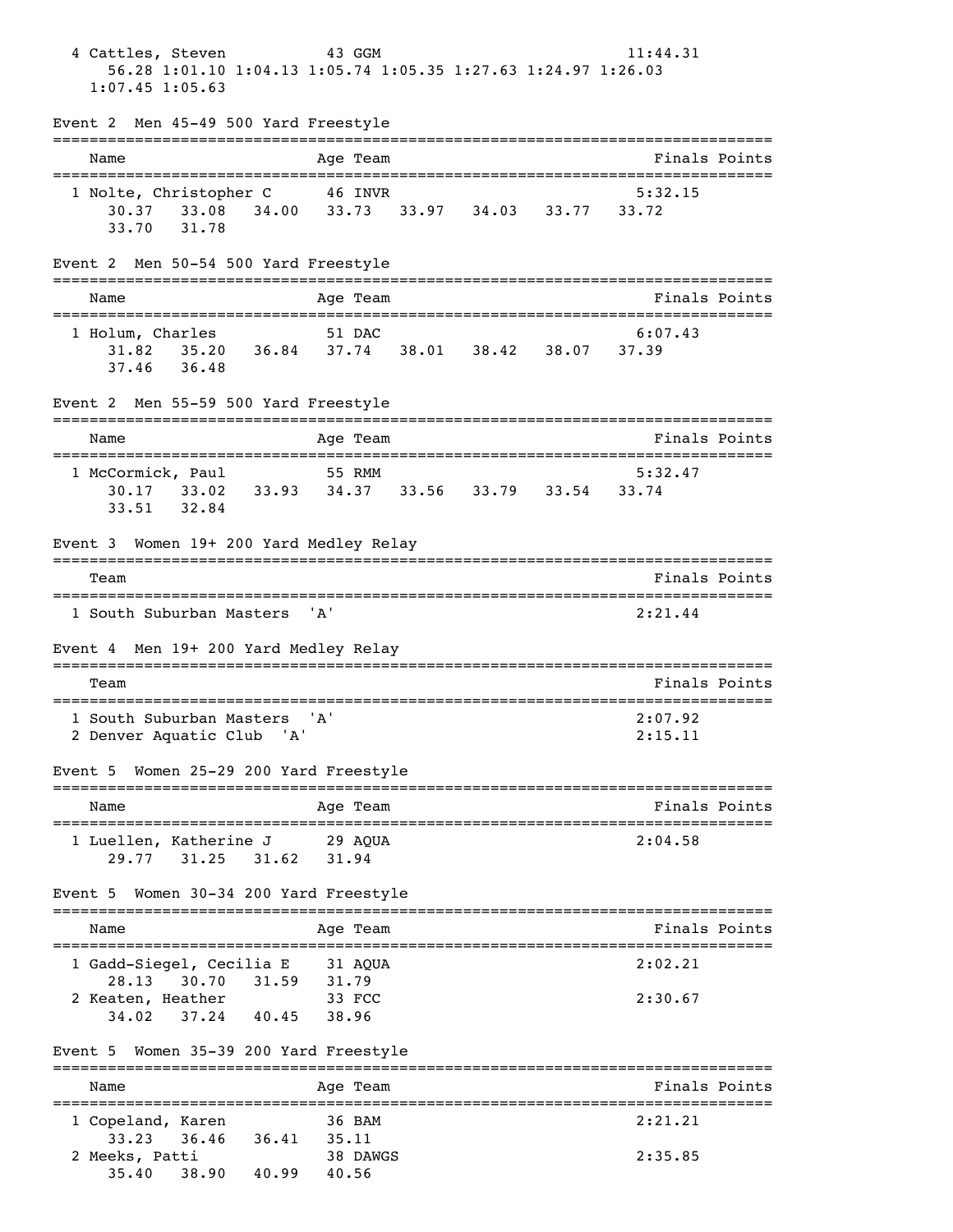# Event 5 Women 40-44 200 Yard Freestyle

| Name                                                      | Age Team                          | Finals Points                  |
|-----------------------------------------------------------|-----------------------------------|--------------------------------|
| 1 Dullea, Melanie J<br>34.30<br>31.42                     | 41 SSM                            | 2:16.28                        |
| 2 Crouch, Kim<br>40.54 42.40 42.37<br>36.11               | $35.55$ $35.01$<br>41 RRM         | 2:41.42                        |
| 3 Hawkinson, Cindy<br>$39.69$ $44.61$ $45.07$ $42.61$     | 42 INVR                           | 2:51.98                        |
|                                                           |                                   |                                |
| Event 5 Women 45-49 200 Yard Freestyle                    |                                   |                                |
| Name                                                      | Age Team                          | Finals Points                  |
| 1 Pyle, Rebecca<br>35.66 39.09 39.19 38.33                | 47 SSM                            | 2:32.27                        |
| Event 5 Women 50-54 200 Yard Freestyle                    |                                   |                                |
| Name                                                      | Age Team                          | Finals Points                  |
| 1 Fouts, Susan J                                          | 52 AQUA                           | 2:32.43                        |
|                                                           |                                   |                                |
| 2 Laney, Judith B                                         | 50 AQUA                           | 2:33.52                        |
| $35.22$ $39.16$ $39.93$ $39.21$                           |                                   |                                |
| Event 6 Men 30-34 200 Yard Freestyle                      |                                   |                                |
| Name                                                      | Age Team                          | Finals Points                  |
| 1 Siegel, Joel F<br>24.63 27.04 28.05                     | 31 AOUA<br>28.60                  | 1:48.32                        |
| 2 Glass, Thomas                                           | 31 VORT                           | 1:53.49                        |
| 29.16 29.02 28.24<br>27.07<br>3 Hoftiezer, Scott H 32 DAC |                                   | 2:25.41                        |
| 33.08 36.39 38.44 37.50                                   |                                   |                                |
| Event 6 Men 35-39 200 Yard Freestyle                      |                                   |                                |
| Name                                                      | =====================<br>Age Team | Finals Points                  |
| 1 Mather, Carl                                            | 38 INVR                           | 1:57.82                        |
| 29.22 29.98 31.20<br>27.42                                |                                   | 2:09.44                        |
| 2 Blum, Juri<br>32.25 33.97<br>29.50                      | 36 SSM<br>33.72                   |                                |
| Event 6 Men 40-44 200 Yard Freestyle                      |                                   |                                |
| Name                                                      | Aqe Team                          | Finals Points                  |
| 1 Classen, Ken                                            | 41 AQUA                           | 2:00.47                        |
| 29.35 31.35 29.90 29.87                                   |                                   |                                |
| 2 Layerty, David                                          | 40 WRS                            | 2:50.98                        |
| 41.47 45.82<br>36.10                                      | 47.59                             |                                |
| Event 6 Men 45-49 200 Yard Freestyle<br>==============    | ==============================    |                                |
| Name                                                      | Age Team                          | Finals Points<br>============= |
| 1 Hughes, John S                                          | 49 HRM                            | 1:54.35                        |
| 29.19<br>27.08<br>2 Di Tolla, Bob                         | 29.01 29.07<br>48 HRM             | 2:07.50                        |
| 29.07 32.49<br>33.19                                      | 32.75                             |                                |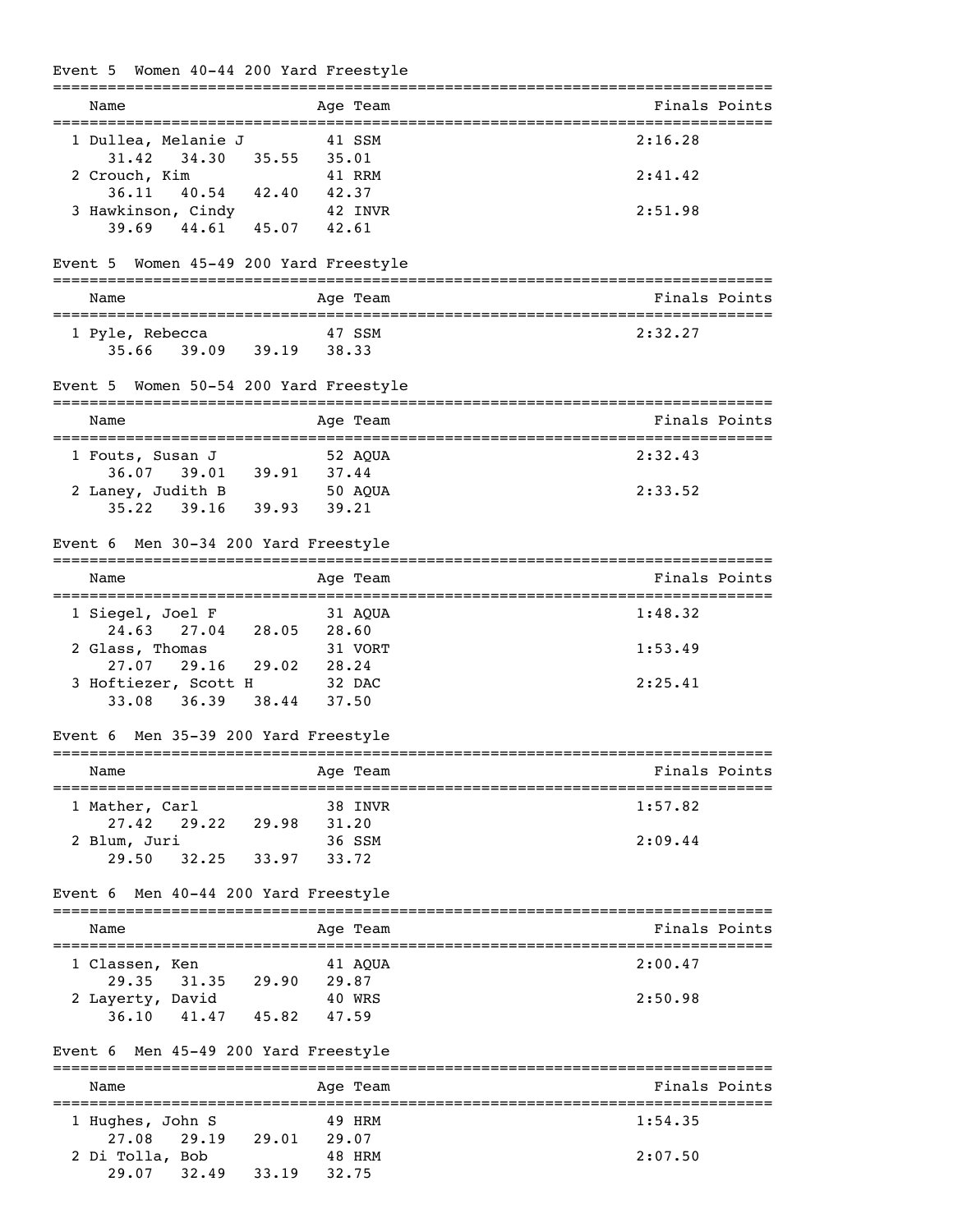| 3 McHugh Jr., Jerry M 45 DAC<br>35.60 39.95 41.62 41.66                      |                                           | 2:38.83       |
|------------------------------------------------------------------------------|-------------------------------------------|---------------|
| Event 6 Men 50-54 200 Yard Freestyle                                         |                                           |               |
| Name                                                                         | Age Team                                  | Finals Points |
| 1 Streicher, Pete<br>32.07 34.69 35.99 36.71                                 | 52 MIRA                                   | 2:19.46       |
| Event 6 Men 55-59 200 Yard Freestyle                                         |                                           |               |
| Name                                                                         | Age Team                                  | Finals Points |
| 1 McCormick, Paul                                                            | 55 RMM                                    | 2:03.24       |
| 28.69 30.99 31.64 31.92<br>2 Selles, Carl H 56 RM<br>29.55 31.45 32.41 33.33 | 56 RMM                                    | 2:06.74       |
| Event 6 Men 60-64 200 Yard Freestyle                                         |                                           |               |
| Name                                                                         | Age Team                                  | Finals Points |
| 1 Heller, Ken J                                                              | 64 CM                                     | 3:11.63       |
| Event 7 Women 19-24 100 Yard IM                                              |                                           |               |
| Name                                                                         | Age Team                                  | Finals Points |
| 1 Sunie, Marie A<br>$32.35$ $37.14$                                          | 24 TMF                                    | 1:09.49       |
| Event 7 Women 25-29 100 Yard IM                                              |                                           |               |
| Name                                                                         | Age Team                                  | Finals Points |
| 1 Eddy, Tori                                                                 | 26 Unattached                             | 1:14.61       |
| 41.20<br>33.41<br>-- Kochis, Tiffany<br>44.95 55.81                          | 28 TMF                                    | DQ            |
| Event 7 Women 30-34 100 Yard IM                                              |                                           |               |
| Name                                                                         | =============================<br>Age Team | Finals Points |
| 1 Surr, Christy                                                              | 32 AQUA                                   | 1:06.08       |
| 29.97<br>36.11<br>2 Klawon, Jeanne E                                         | 30 DAWGS                                  | 1:10.12       |
| 32.44<br>37.68<br>3 Platt, Marcia<br>34.41 39.45                             | 34 RRM                                    | 1:13.86       |
| Women 35-39 100 Yard IM<br>Event 7                                           |                                           |               |
| Name                                                                         | Age Team                                  | Finals Points |
| 1 Von Der Lippe, Susan                                                       | 37 Unattached                             | 1:01.31       |
| 28.38<br>32.93<br>2 Valdez, Rhonda<br>35.71<br>30.91                         | 38 Unattached                             | 1:06.62       |
| Event 7 Women 40-44 100 Yard IM                                              |                                           |               |
| Name                                                                         | -------------<br>Age Team                 | Finals Points |
|                                                                              |                                           |               |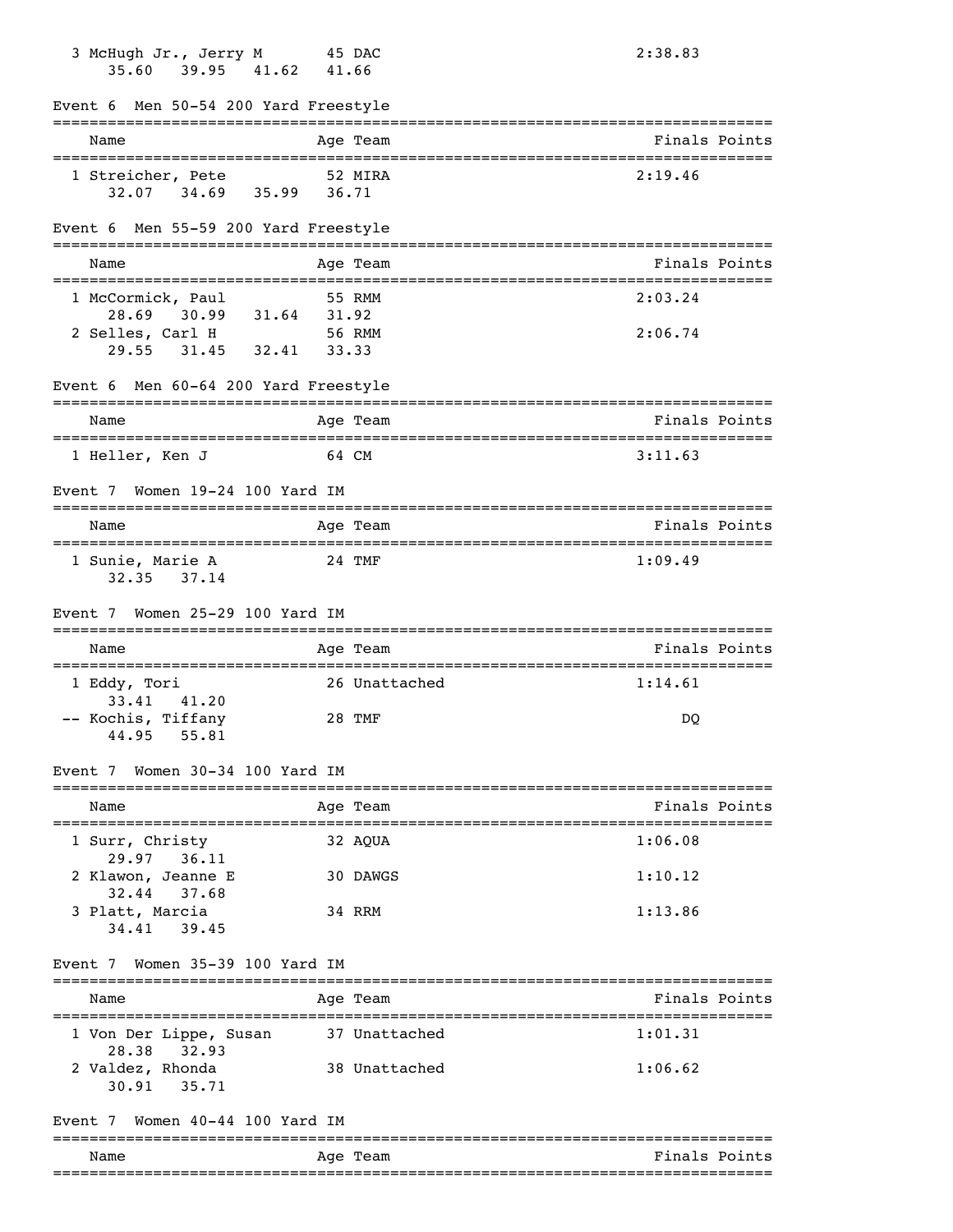| 1 Drozda, Catherine M<br>30.79 35.98                                   | 43 TMF                                     | 1:06.77                                       |
|------------------------------------------------------------------------|--------------------------------------------|-----------------------------------------------|
| 2 Dugan, Joanne<br>39.36<br>46.41                                      | 40 BAM                                     | 1:25.77                                       |
| Women 55-59 100 Yard IM<br>Event 7                                     |                                            |                                               |
| Name                                                                   | Age Team                                   | Finals Points                                 |
| 1 Hashimotoa, Christine 55 INVR<br>43.34 51.36                         |                                            | 1:34.70                                       |
| Women 60-64 100 Yard IM<br>Event 7                                     |                                            |                                               |
| Name                                                                   | Age Team                                   | Finals Points                                 |
| 1 Wise, Louise<br>44.64 45.99                                          | 60 DAWGS                                   | 1:30.63                                       |
| Event 7 Women 70-74 100 Yard IM                                        |                                            |                                               |
| Name                                                                   | Age Team                                   | Finals Points                                 |
| ------------------------<br>1 Ruth, Hertzberg S<br>$1:05.76$ $1:13.48$ | ===========<br>70 FCC                      | ==============================<br>2:19.24     |
| Men 25-29 100 Yard IM<br>Event 8                                       |                                            |                                               |
| Name                                                                   | Age Team                                   | Finals Points                                 |
| 1 Johns, Kenneth A<br>28.17 31.67                                      | 29 Unattached                              | 59.84                                         |
| 2 Gair, David C<br>29.66<br>33.22                                      | 28 AQUA                                    | 1:02.88                                       |
| Event 8 Men 30-34 100 Yard IM                                          |                                            |                                               |
| Name                                                                   | Age Team                                   | Finals Points                                 |
| 1 Rosinski, Tom<br>32.79                                               | =======================<br>32 AOUA         | ==================================<br>1:00.72 |
| 27.93<br>2 Pegram, Steve<br>33.31<br>28.85                             | 33 AQUA                                    | 1:02.16                                       |
| Men 35-39 100 Yard IM<br>Event 8                                       |                                            |                                               |
| Name<br>----------------------                                         | Age Team                                   | Finals Points                                 |
| 1 Gonzales, Mike                                                       | ================================<br>36 BAM | -----------------<br>1:00.61                  |
| 27.06<br>33.55<br>2 Motter, Tim                                        | 37 VORT                                    | 1:01.68                                       |
| 28.85<br>32.83<br>3 Miller, George<br>34.99<br>32.69                   | 37 INVR                                    | 1:07.68                                       |
| Men 40-44 100 Yard IM<br>Event 8                                       |                                            |                                               |
| Name                                                                   | Age Team                                   | Finals Points                                 |
| 1 Smith, John C                                                        | 41 Unattached                              | 55.37                                         |
| 25.30<br>30.07<br>2 Nelson, Kurt<br>33.01<br>28.54                     | 43 HRM                                     | 1:01.55                                       |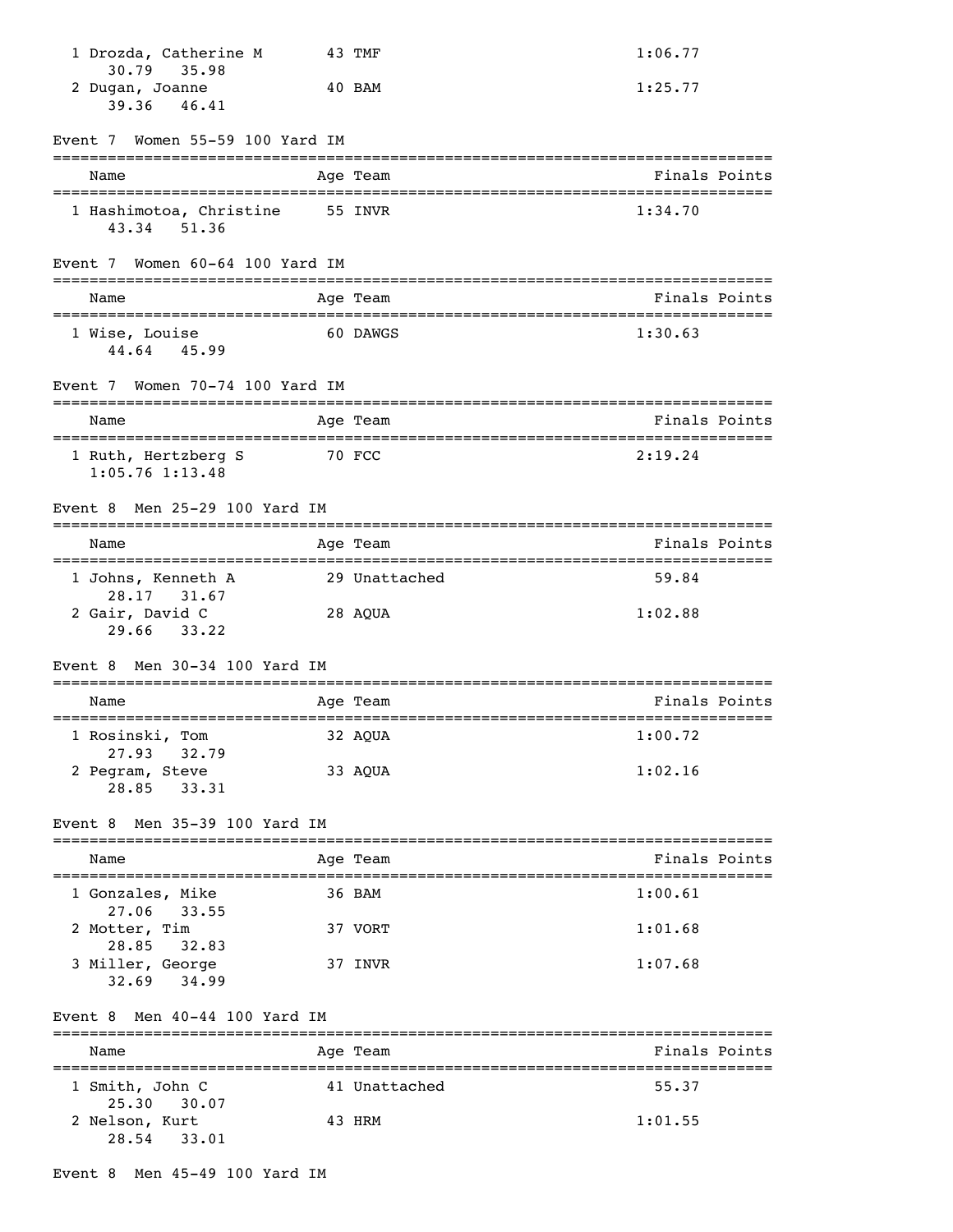| Name                                        |            | Age Team         | Finals Points                                         |
|---------------------------------------------|------------|------------------|-------------------------------------------------------|
| 1 Hess, Richard W<br>27.30<br>31.42         |            | 48 GGM           | 58.72                                                 |
| 2 Tuggart, Timothy E<br>33.62<br>40.37      |            | 49 DAC           | 1:13.99                                               |
| Men 50-54 100 Yard IM<br>Event 8            |            |                  |                                                       |
| Name                                        |            | Age Team         | Finals Points                                         |
| 1 Chaiyaroj, Patt<br>27.17 32.83            |            | 50 SOUID         | 1:00.00                                               |
| 2 Black, Robert H<br>38.60<br>46.06         |            | 54 PEM           | 1:24.66                                               |
| Men 55-59 100 Yard IM<br>Event 8            |            |                  |                                                       |
| Name                                        | .========= | Age Team         | Finals Points<br>----------------------------------   |
| 1 Cunningham, Al<br>38.23 43.67             |            | 58 Unattached    | 1:21.90                                               |
| Women 19-24 50 Yard Freestyle<br>Event 9    |            |                  |                                                       |
| Name                                        |            | Age Team         | Finals Points                                         |
| 1 Jennings, Jenn                            | 22 LM      |                  | 28.57                                                 |
| Women 25-29 50 Yard Freestyle<br>Event 9    |            |                  |                                                       |
| Name<br>===============================     |            | Age Team         | Finals Points<br>------------------------------------ |
| 1 Kozacznski, Natasza M                     |            | 27 Unattached    | 28.65                                                 |
| Women 30-34 50 Yard Freestyle<br>Event 9    |            |                  |                                                       |
| Name                                        |            | Age Team         | Finals Points                                         |
| 1 Hansen, Laura                             |            | 30 AQUA          | 26.46                                                 |
| 2 Zarou, Kate                               |            | 34 AQUA          | 29.89                                                 |
| 3 Keaten, Heather<br>4 Gorrel1031472, Robin |            | 33 FCC<br>30 TMF | 30.70<br>31.91                                        |
| Event 9 Women 35-39 50 Yard Freestyle       |            |                  |                                                       |
|                                             |            |                  |                                                       |
| Name                                        |            | Age Team         | Finals Points                                         |
| 1 Fotopulos, Leslie<br>2 Golding, Sandy     |            | 36 SSM<br>39 GAC | 29.00<br>31.75                                        |
| Women 40-44 50 Yard Freestyle<br>Event 9    |            |                  |                                                       |
| Name                                        |            | Age Team         | Finals Points                                         |
| 1 VonEvig, Julia                            |            | 41 AQUA          | 24.87                                                 |
| 2 Garnier, Kathy                            |            | 42 INVR          | 25.80                                                 |
| 3 Drozda, Catherine M                       |            | 43 TMF           | 27.28                                                 |
| Women 45-49 50 Yard Freestyle<br>Event 9    |            |                  |                                                       |
| Name                                        |            | Age Team         | Finals Points                                         |
| 1 Slavec, Deborah                           |            | 49 SSM           | 31.95                                                 |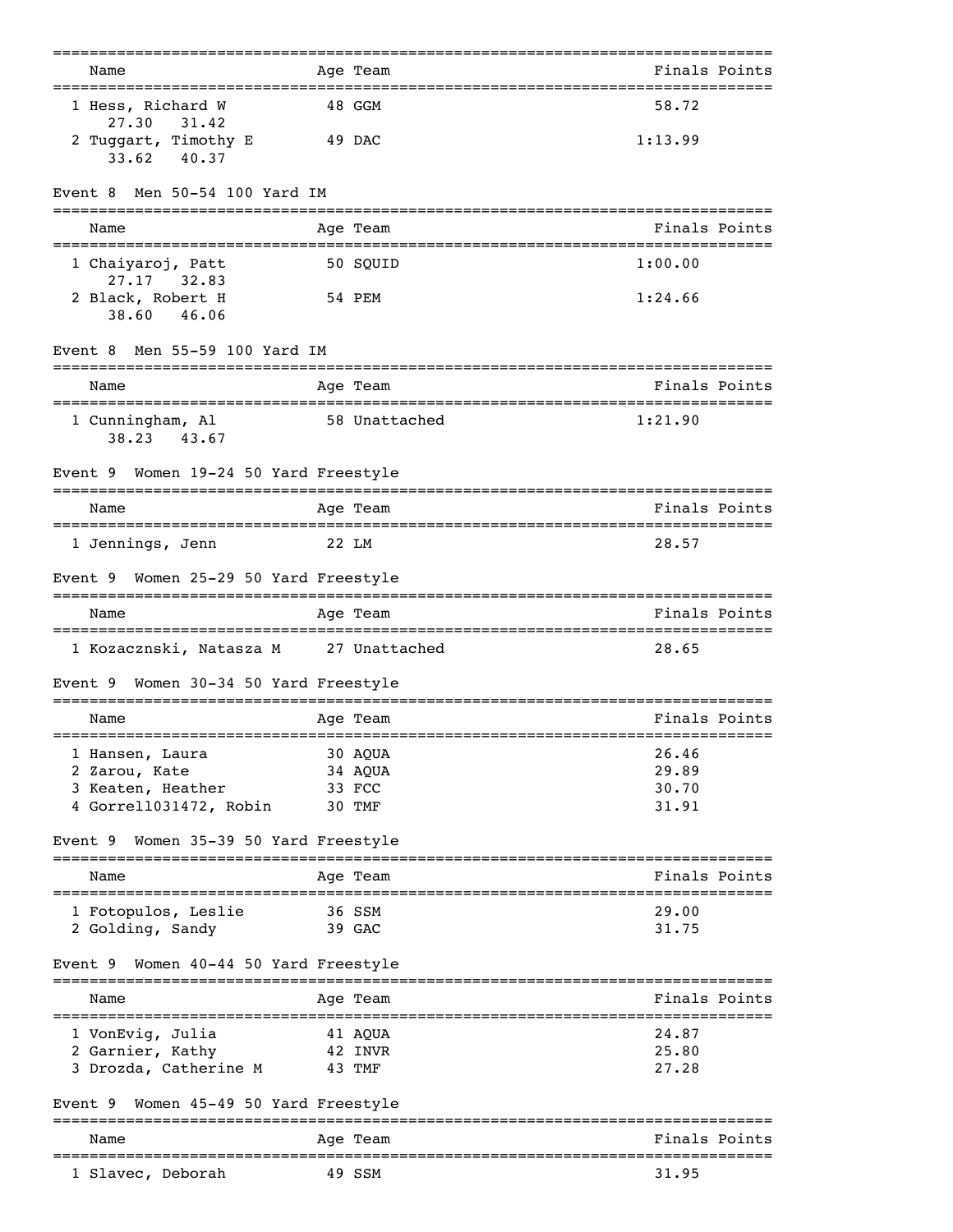# Event 9 Women 50-54 50 Yard Freestyle

|                                          |                   | ========================                 |
|------------------------------------------|-------------------|------------------------------------------|
| Name                                     | Age Team          | Finals Points                            |
| 1 Roche, Carolyn                         | 51 BAM            | -------------------------------<br>29.98 |
| 2 Yoder, Margie                          | 50 AQUA           | 36.60                                    |
| 3 Canto, Susan                           | 53 RRM            | 43.47                                    |
| Women 60-64 50 Yard Freestyle<br>Event 9 |                   |                                          |
| Name                                     | Age Team          | Finals Points                            |
|                                          |                   |                                          |
| 1 Clapp, Mary                            | 64 AM             | 51.54                                    |
| Men 25-29 50 Yard Freestyle<br>Event 10  |                   |                                          |
| Name                                     | Age Team          | Finals Points                            |
| 1 Jamshidi, Ramin                        | 27 Unattached     | 25.94                                    |
| 2 Marco, Michelini                       | 28 VORT           | 30.41                                    |
|                                          |                   |                                          |
| Men 30-34 50 Yard Freestyle<br>Event 10  |                   |                                          |
| Name                                     | Age Team          | Finals Points                            |
|                                          |                   |                                          |
| 1 Nasser, Rob                            | 33 HRM            | 22.62<br>23.95                           |
| 2 Rosinski, Tom<br>-- Tsui, Raymond      | 32 AQUA<br>34 PEM | DQ                                       |
|                                          |                   |                                          |
| Men 35-39 50 Yard Freestyle<br>Event 10  |                   |                                          |
| Name                                     | Age Team          | Finals Points                            |
| 1 Lane, Chris                            | 36 GAC            | 26.69                                    |
| 2 Biggers, Wes                           | 35 CM             | 35.64                                    |
| Men 40-44 50 Yard Freestyle<br>Event 10  |                   |                                          |
|                                          | ==============    |                                          |
| Name                                     | Age Team          | Finals Points                            |
| 1 Smith, John C                          | 41 Unattached     | 22.23                                    |
| 2 Gratz, John                            | 42 BAM            | 28.41                                    |
| Men 45-49 50 Yard Freestyle<br>Event 10  |                   |                                          |
| Name                                     | Age Team          | Finals Points                            |
|                                          |                   |                                          |
| 1 Sheridan, John                         | 45 DAC            | 27.08                                    |
| 2 McElhinney, Tom                        | 49 GGM            | 28.40                                    |
| Men 50-54 50 Yard Freestyle<br>Event 10  |                   |                                          |
| ========================<br>Name         | Age Team          | Finals Points                            |
| 1 Streicher, Pete                        | 52 MIRA           | 28.65                                    |
| Men 55-59 50 Yard Freestyle<br>Event 10  |                   |                                          |
| Name                                     | Age Team          | ---------------------<br>Finals Points   |
|                                          |                   |                                          |
| 1 Selles, Carl H                         | 56 RMM            | 26.07                                    |
| 2 Brookens, Bruce                        | 57 SSM            | 27.49                                    |
| 3 Carney, Kent                           | 55 EM             | 31.21                                    |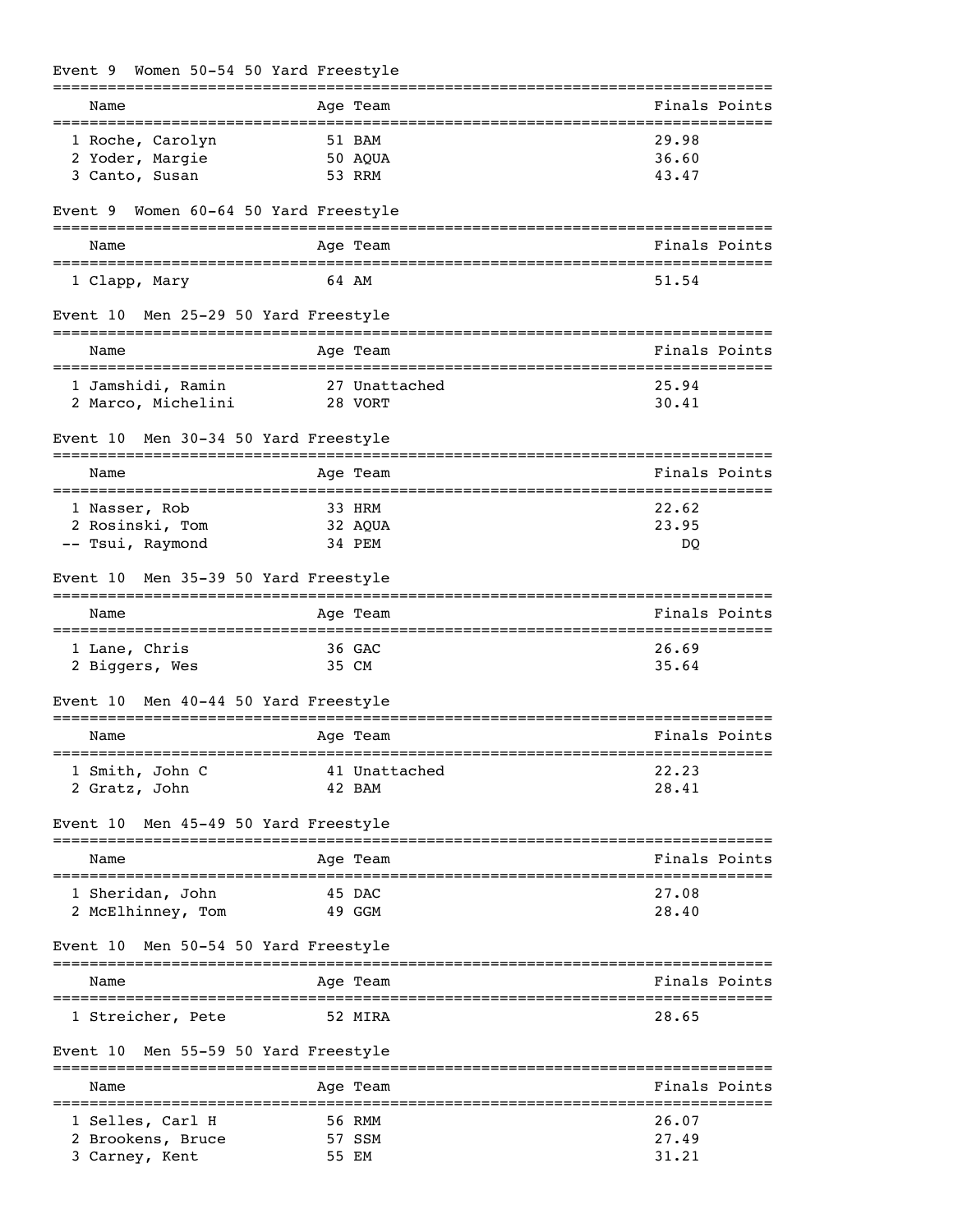| Event 10 Men 60-64 50 Yard Freestyle                                       |                              |                                             |
|----------------------------------------------------------------------------|------------------------------|---------------------------------------------|
| Name                                                                       | Age Team                     | Finals Points                               |
| 1 Heller, Ken J                                                            | 64 CM                        | 38.75                                       |
| Women 25-29 200 Yard IM<br>Event 11                                        |                              |                                             |
| Name                                                                       | Age Team                     | Finals Points                               |
| 1 Hawk, Katherine<br>33.26 41.29 44.66 38.29                               | 29 RRM                       | 2:37.50                                     |
| Women $40-44$ 200 Yard IM<br>Event 11                                      |                              |                                             |
| Name                                                                       | Age Team                     | Finals Points                               |
| 1 Nelson, Judy                                                             | 42 HRM                       | 2:30.37                                     |
| 38.22 45.84<br>32.78<br>2 Garnier, Kathy<br>33.55 47.51 52.76              | 33.53<br>42 INVR<br>40.28    | 2:54.10                                     |
| Women 50-54 200 Yard IM<br>Event 11                                        |                              |                                             |
| Name                                                                       | Age Team                     | Finals Points                               |
| 1 Young, Lydia<br>44.59 51.18 54.49                                        | 54 DAWGS<br>45.52            | 3:15.78                                     |
| Women 60-64 200 Yard IM<br>Event 11                                        |                              |                                             |
| ------------<br>Name                                                       | ----------------<br>Age Team | Finals Points                               |
| 1 Rudie, Margery A<br>1:41.73 1:46.38 3:34.48                              | 64 JAM                       | 7:02.59                                     |
| Men 30-34 200 Yard IM<br>Event 12                                          |                              |                                             |
| Name                                                                       | Age Team                     | Finals Points<br>===============            |
| 1 Siegel, Joel F                                                           | 31 AQUA                      | 2:07.13                                     |
| 33.34 37.89 28.55<br>27.35<br>2 Glass, Thomas                              | 31 VORT                      | 2:18.79                                     |
| 29.61 37.78 42.07 29.33                                                    |                              |                                             |
| Event 12 Men 35-39 200 Yard IM                                             |                              |                                             |
| Name                                                                       | Age Team                     | Finals Points                               |
| 1 Mather, Carl<br>30.65 39.47 42.18 32.54                                  | 38 INVR                      | 2:24.84                                     |
| Event 12 Men 40-44 200 Yard IM                                             |                              |                                             |
| Name                                                                       | Age Team                     | Finals Points                               |
| 1 Smith, Paul                                                              | 43 VS                        | ================================<br>2:06.65 |
| 34.40 37.06 27.59<br>27.60<br>2 Hugo, John J<br>38.29 42.97 33.77<br>29.46 | 42 INVR                      | 2:24.49                                     |
| Event 12 Men 45-49 200 Yard IM                                             |                              |                                             |
| Name                                                                       | Age Team                     | Finals Points                               |
|                                                                            |                              |                                             |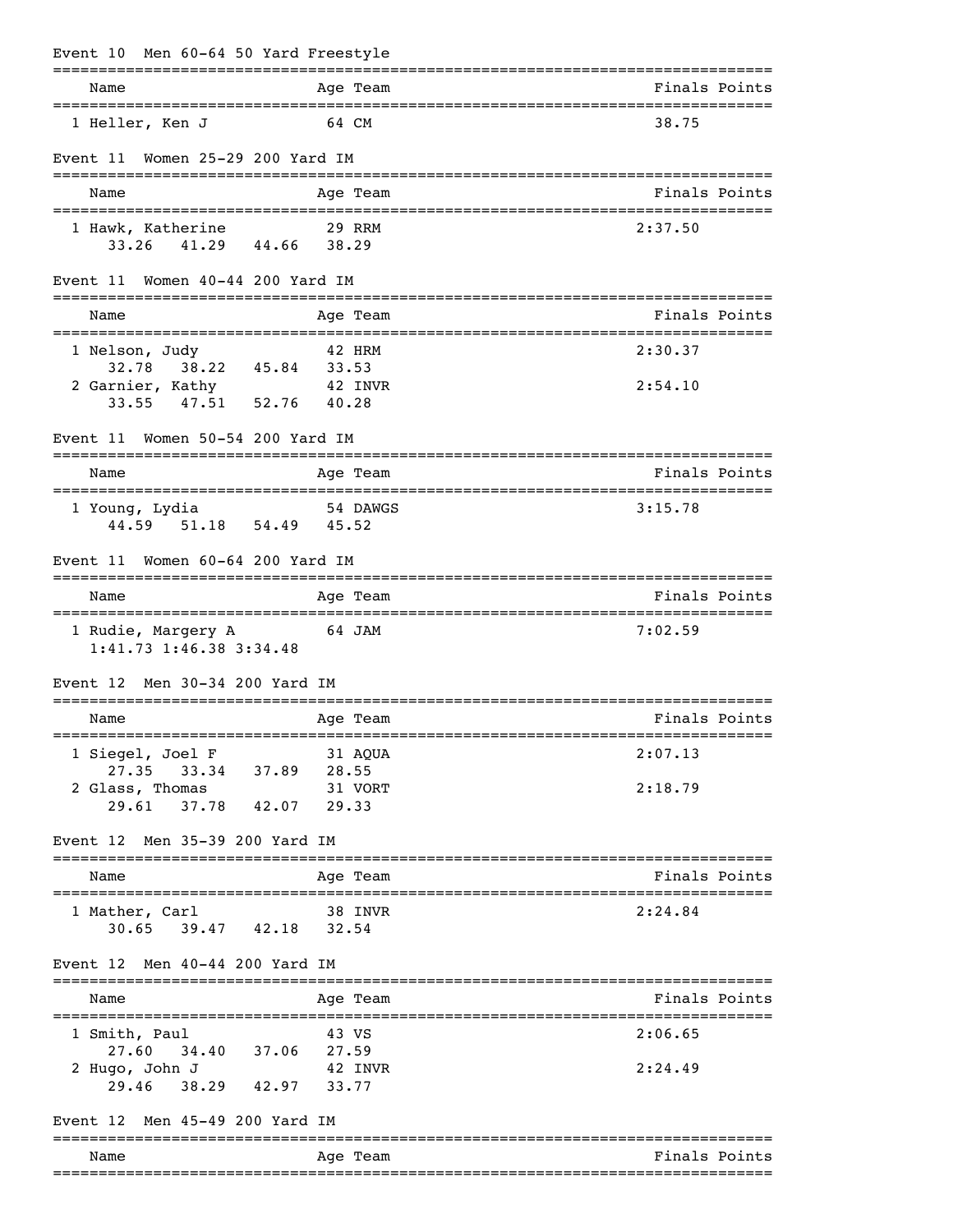|                                                    | 46 INVR       | 2:17.80       |
|----------------------------------------------------|---------------|---------------|
| 35.92<br>29.86<br>40.78                            | 31.24         |               |
| 2 McHugh Jr., Jerry M 45 DAC                       |               | 3:17.68       |
| 43.13 57.91 53.91                                  | 42.73         |               |
| Men 50-54 200 Yard IM<br>Event 12                  |               |               |
|                                                    |               | Finals Points |
| Name                                               | Age Team      |               |
| 1 Fischer, Chuck                                   | 51 AQUA       | 2:23.55       |
| 37.78 40.93 32.98<br>31.86<br>2 Holum, Charles     | 51 DAC        | 2:23.67       |
| $31.08$ $36.59$ $44.12$                            | 31.88         |               |
|                                                    |               |               |
| Event 13 Women 19-24 100 Yard choice               |               |               |
| Name                                               | Age Team      | Finals Points |
| 1 Jennings, Jenn                                   | 22 LM         | 1:11.22       |
| 33.79<br>37.43<br>2 Sunie, Marie A                 | 24 TMF        | 1:18.94       |
| 37.58<br>41.36                                     |               |               |
|                                                    |               |               |
| Event 13 Women 25-29 100 Yard choice               |               |               |
| Name                                               | Age Team      | Finals Points |
| 1 Yoder, Anna R                                    | 26 AQUA       | 1:09.74       |
| 33.45<br>36.29<br>2 Eddy, Tori                     | 26 Unattached | 1:14.00       |
| 35.50<br>38.50                                     |               |               |
|                                                    |               |               |
| Event 13 Women 30-34 100 Yard choice               |               |               |
| Name                                               | Age Team      | Finals Points |
| 1 Surr, Christy                                    | 32 AQUA       | 1:02.92       |
| 29.43<br>33.49<br>2 Gadd-Siegel, Cecilia E 31 AQUA |               |               |
|                                                    |               |               |
| 29.23<br>33.76                                     |               | 1:02.99       |
| 3 Hansen, Laura                                    | 30 AQUA       | 1:04.80       |
| 31.31 33.49<br>4 Klawon, Jeanne E                  | 30 DAWGS      | 1:06.89       |
| 31.43<br>35.46                                     |               |               |
| 5 Platt, Marcia                                    | 34 RRM        | 1:13.66       |
| 33.93 39.73                                        |               |               |
| Event 13 Women 35-39 100 Yard choice               |               |               |
| Name                                               | Age Team      | Finals Points |
| 1 Valdez, Rhonda                                   | 38 Unattached | 1:08.02       |
| 32.66 35.36                                        |               |               |
| 2 Jenkins, Holly<br>32.59 36.10                    | 35 TMF        | 1:08.69       |
| 3 Campbell, Ellen                                  | 39 Unattached | 1:19.26       |
| 37.93 41.33<br>4 Golding, Sandy                    | 39 GAC        | 1:20.95       |
| 39.94 41.01                                        |               |               |
| 5 Smith, Laura K                                   | 36 VS         | 1:27.29       |
| 41.46 45.83                                        |               |               |

=============================================================================== Name Age Team Age Team Finals Points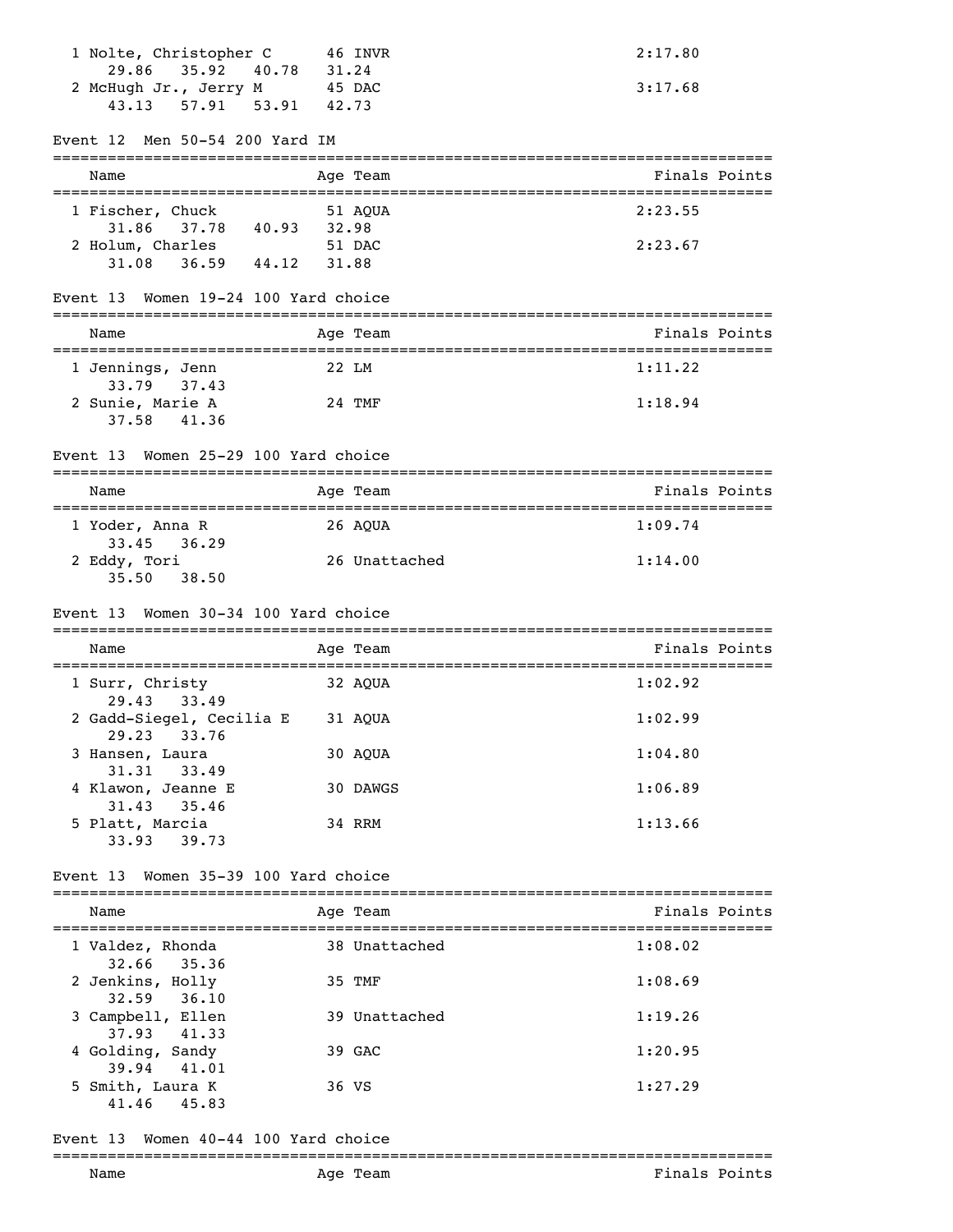| 1 Crouch, Kim<br>35.43<br>31.53                        | 41 RRM        | 1:06.96       |
|--------------------------------------------------------|---------------|---------------|
| 2 Drozda, Catherine M<br>36.73<br>41.13                | 43 TMF        | 1:17.86       |
| 3 Hawkinson, Cindy<br>49.03 54.53                      | 42 INVR       | 1:43.56       |
| Women 65-69 100 Yard choice<br>Event 13                |               |               |
| Name                                                   | Age Team      | Finals Points |
| 1 Stock, Liz<br>$1:45.98$ $1:41.15$                    | 66 RMM        | 3:27.13       |
| Event 14 Men 25-29 100 Yard choice                     |               |               |
| Name                                                   | Age Team      | Finals Points |
| 1 Gair, David C                                        | 28 AOUA       | 1:00.13       |
| 30.89<br>29.24<br>2 Johns, Kenneth A<br>35.55<br>32.31 | 29 Unattached | 1:07.86       |
| Event 14 Men 30-34 100 Yard choice                     |               |               |
| Name                                                   | Age Team      | Finals Points |
| 1 Martin, Troy                                         | 34 TMF        | 1:00.39       |
|                                                        |               |               |
| 27.89 32.50<br>2 Hoftiezer, Scott H<br>32.57<br>35.59  | 32 DAC        | 1:08.16       |
| Event 14 Men 35-39 100 Yard choice                     |               |               |
| Name                                                   | Age Team      | Finals Points |
| 1 Miller, George                                       | 37 INVR       | 1:10.82       |
| 33.64<br>37.18<br>2 McKissick, Mark                    | 38 Unattached | 1:11.55       |
| 38.20<br>33.35<br>3 Motter, Tim                        | 37 VORT       | 1:11.69       |
| 33.99<br>37.70<br>4 Fomenko, Alex                      | 38 BAM        | 1:12.28       |
| 33.82<br>38.46<br>5 Blum, Juri                         | 36 SSM        | 1:12.71       |
| 34.86<br>37.85<br>6 Biggers, Wes<br>48.20<br>46.31     | 35 CM         | 1:34.51       |
| Event 14 Men 40-44 100 Yard choice                     |               |               |
| Name                                                   | Aqe Team      | Finals Points |
| 1 Nelson, Kurt                                         | 43 HRM        | 58.52         |
| 27.35<br>31.17<br>2 Melanson, Edward                   | 40 AQUA       | 1:01.61       |
| 29.14 32.47<br>3 Layerty, David<br>46.12<br>54.37      | 40 WRS        | 1:40.49       |
| Event 14 Men 45-49 100 Yard choice                     |               |               |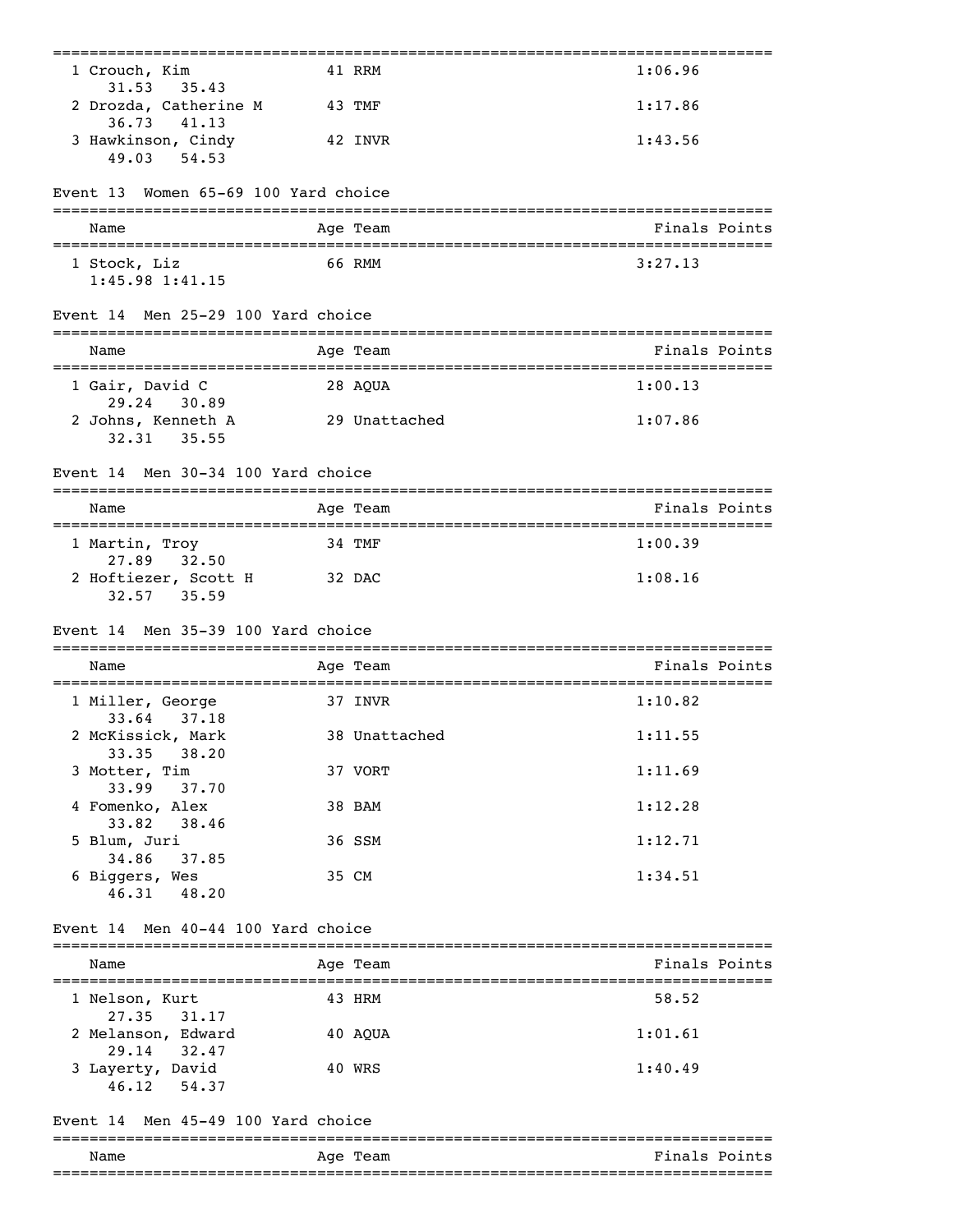| 1 Hughes, John S                                   | 49 HRM                             | 1:02.40                          |
|----------------------------------------------------|------------------------------------|----------------------------------|
| 30.41<br>31.99<br>2 McElhinney, Tom<br>36.19 44.28 | 49 GGM                             | 1:20.47                          |
| Men 50-54 100 Yard choice<br>Event 14              |                                    |                                  |
| Name                                               | Age Team                           | Finals Points                    |
| 1 Vogler, Kenneth<br>47.64 51.88                   | 51 RRM                             | 1:39.52                          |
| Men 60-64 100 Yard choice<br>Event 14              |                                    |                                  |
| Name                                               | Age Team                           | Finals Points                    |
| 1 Heller, Ken J<br>48.77 51.39                     | 64 CM                              | 1:40.16                          |
| 2 Reynolds, Bing<br>52.19 56.36                    | 62 BAM                             | 1:48.55                          |
| Event 15 Women 19-24 50 Yard choice                |                                    |                                  |
| Name                                               | Age Team                           | Finals Points                    |
| 1 Sunie, Marie A                                   | 24 TMF                             | 32.16                            |
| Women 25-29 50 Yard choice<br>Event 15             |                                    |                                  |
| Name                                               | Age Team                           | Finals Points                    |
| 1 Yoder, Anna R<br>2 Kochis, Tiffany               | 26 AQUA<br>28 TMF                  | 40.35<br>42.29                   |
| Women 30-34 50 Yard choice<br>Event 15             |                                    |                                  |
| Name                                               | Age Team<br>---------------------- | Finals Points                    |
| 1 Zarou, Kate<br>2 Gorrel1031472, Robin            | 34 AQUA<br>30 TMF                  | 35.05<br>41.44                   |
| Women 35-39 50 Yard choice<br>Event 15             |                                    |                                  |
| Name                                               | Age Team                           | Finals Points                    |
| 1 Copeland, Karen                                  | 36 BAM                             | 38.74                            |
| Women 45-49 50 Yard choice<br>Event 15             |                                    | -------------                    |
| Name                                               | Age Team                           | Finals Points                    |
| 1 Pyle, Rebecca<br>2 Slavec, Deborah               | 47 SSM<br>49 SSM                   | 41.05<br>43.24                   |
| Women 50-54 50 Yard choice<br>Event 15             | ======================             |                                  |
| Name                                               | Age Team                           | Finals Points<br>=============== |
| 1 Roche, Carolyn                                   | 51 BAM                             | 33.25                            |
| 2 Fouts, Susan J<br>3 Yoder, Margie                | 52 AQUA<br>50 AQUA                 | 38.92<br>47.45                   |
| Women 55-59 50 Yard choice<br>Event 15             |                                    |                                  |
| Name                                               | Age Team                           | Finals Points                    |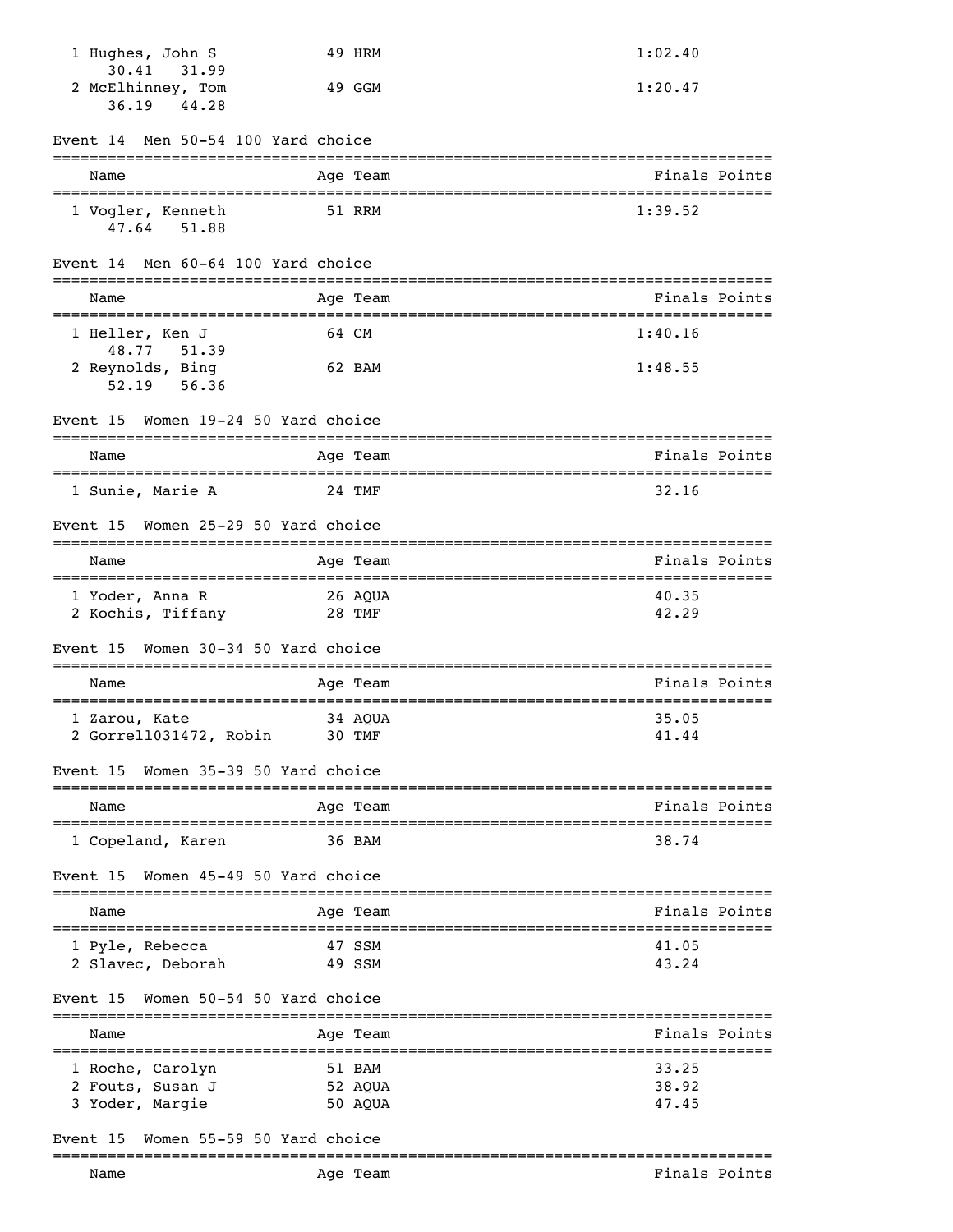| 1 Hashimotoa, Christine                                            | 55 INVR                            | 44.38          |
|--------------------------------------------------------------------|------------------------------------|----------------|
| Women 60-64 50 Yard choice<br>Event 15                             |                                    |                |
| Name                                                               | Age Team                           | Finals Points  |
| 1 Clapp, Mary                                                      | 64 AM                              | 1:06.94        |
| Women 65-69 50 Yard choice<br>Event 15                             |                                    |                |
| Name                                                               | Age Team                           | Finals Points  |
| 1 Stock, Liz                                                       | 66 RMM                             | 1:42.20        |
| Women 70-74 50 Yard choice<br>Event 15                             |                                    |                |
| Name                                                               | ______________________<br>Age Team | Finals Points  |
| 1 Ruth, Hertzberg S                                                | 70 FCC                             | 1:09.09        |
| Men 25-29 50 Yard choice<br>Event 16                               |                                    |                |
| Name                                                               | Age Team                           | Finals Points  |
| 1 Marco, Michelini                                                 | 28 VORT                            | 38.42          |
| Men 30-34 50 Yard choice<br>Event 16                               |                                    |                |
| Name                                                               | Age Team                           | Finals Points  |
| 1 Nasser, Rob                                                      | 33 HRM                             | 25.43          |
| 2 Pegram, Steve<br>3 Tsui, Raymond                                 | 33 AQUA<br>34 PEM                  | 25.52<br>45.60 |
| Men 35-39 50 Yard choice<br>Event 16                               |                                    |                |
| Name                                                               | Age Team                           | Finals Points  |
| 1 Gonzales, Mike                                                   | ==========<br>36 BAM               | 26.71          |
| Event 16 Men 40-44 50 Yard choice                                  |                                    |                |
| ========================<br>Name                                   | Age Team                           | Finals Points  |
| 1 Hugo, John J                                                     | 42 INVR                            | 27.44          |
| 2 Gratz, John                                                      | 42 BAM                             | 36.39          |
| Men 45-49 50 Yard choice<br>Event 16<br>__________________________ |                                    |                |
| Name                                                               | Age Team                           | Finals Points  |
| 1 Hess, Richard W<br>2 Tuggart, Timothy E                          | 48 GGM<br>49 DAC                   | 25.42<br>33.75 |
| Men 50-54 50 Yard choice<br>Event 16                               |                                    |                |
|                                                                    | ==========                         |                |
| Name<br>====================                                       | Age Team                           | Finals Points  |
| 1 Black, Robert H                                                  | 54 PEM                             | 41.89          |
| Men 55-59 50 Yard choice<br>Event 16                               |                                    |                |
| Name                                                               | Age Team                           | Finals Points  |
|                                                                    |                                    |                |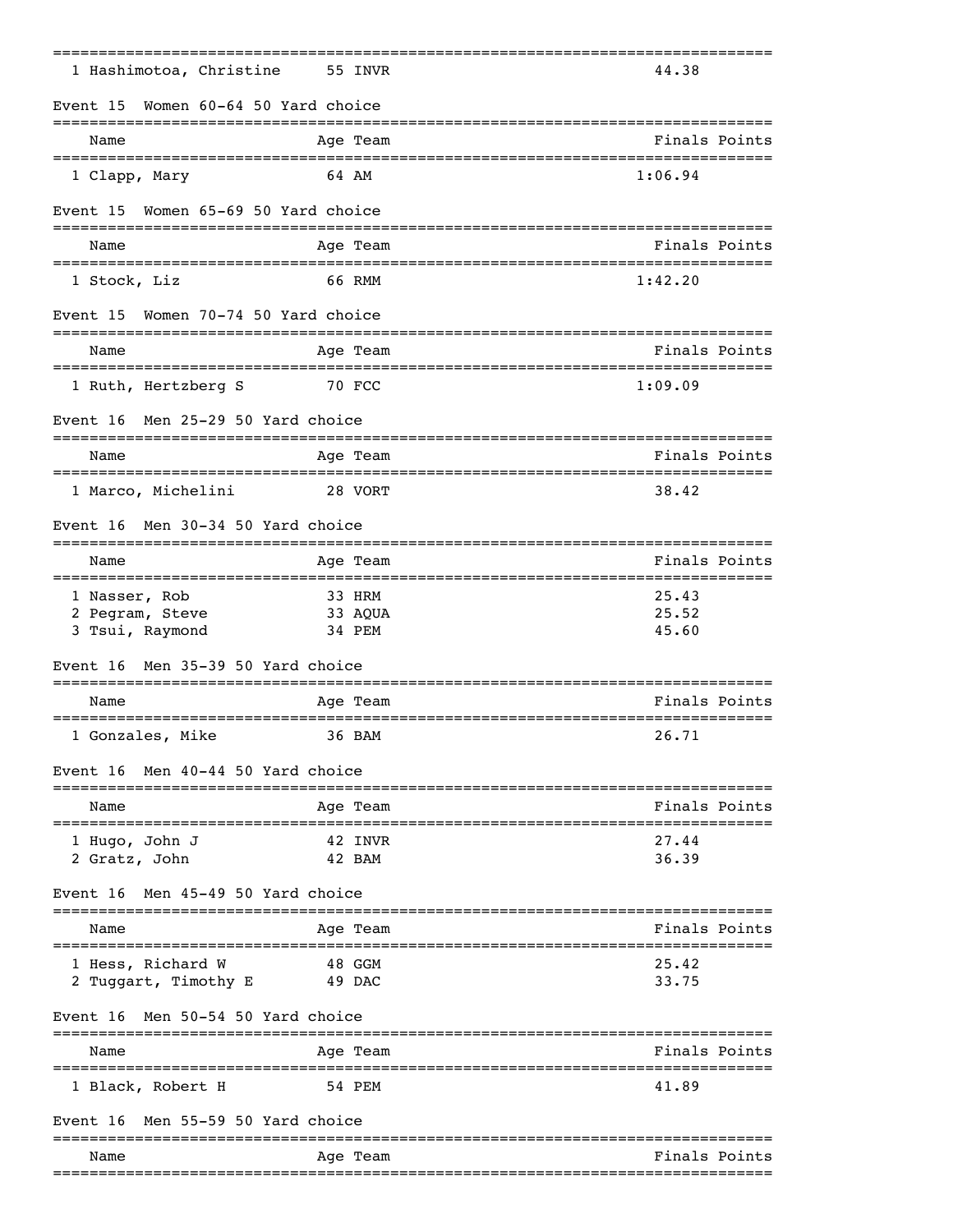| 1 Abbott, Bill                                                | 56 RMM                      | 34.53                             |
|---------------------------------------------------------------|-----------------------------|-----------------------------------|
| Event 16                                                      | Men 60-64 50 Yard choice    |                                   |
| Name                                                          | Age Team                    | Finals Points                     |
| 1 Yost, Robert R<br>2 Reynolds, Bing                          | 61 INVR<br>62 BAM           | 46.78<br>51.59                    |
| Event 17                                                      | Women 19-24 200 Yard choice |                                   |
| Name                                                          | Age Team                    | Finals Points                     |
| 1 Jennings, Jenn<br>$37.56$ 43.26 44.43 46.02                 | 22 LM                       | 2:51.27                           |
| Event 17                                                      | Women 25-29 200 Yard choice |                                   |
| Name                                                          | Age Team                    | Finals Points                     |
| 1 Hawk, Katherine<br>39.38 42.70 44.03 44.26                  | 29 RRM                      | 2:50.37                           |
| Event 17 Women 30-34 200 Yard choice                          |                             |                                   |
| Name                                                          | Age Team                    | Finals Points<br>================ |
| 1 Surr, Christy<br>$31.44$ $36.14$ $37.99$ $38.80$            | 32 AQUA                     | 2:24.37                           |
| Event 17                                                      | Women 35-39 200 Yard choice |                                   |
| Name                                                          | Age Team                    | Finals Points                     |
| 1 Von Der Lippe, Susan                                        | 37 Unattached               | 2:10.12                           |
| 29.38<br>2 Smith, Laura K                                     | 33.18 33.95 33.61<br>36 VS  | 2:30.97                           |
| 36.48<br>38.48<br>3 Jenkins, Holly<br>37.19 38.52 38.61 37.99 | 38.30<br>37.71<br>35 TMF    | 2:32.31                           |
| Event 17 Women 40-44 200 Yard choice                          |                             |                                   |
| Name                                                          | Age Team                    | Finals Points                     |
| 1 Nelson, Judy<br>37.77 38.60 38.96 37.18                     | 42 HRM                      | 2:32.51                           |
| 2 Dugan, Joanne                                               | 40 BAM                      | 2:58.99                           |
| Event 17 Women 45-49 200 Yard choice                          |                             |                                   |
| Name                                                          | Age Team                    | Finals Points                     |
| 1 Pyle, Rebecca<br>40.19  46.35  48.04  47.06                 | 47 SSM                      | 3:01.64                           |
| Event 17 Women 50-54 200 Yard choice                          |                             |                                   |
| Name                                                          | Age Team                    | Finals Points                     |
| 1 Young, Lydia<br>49.53 56.40 57.52 56.89                     | 54 DAWGS                    | 3:40.34                           |

## Event 17 Women 60-64 200 Yard choice

===============================================================================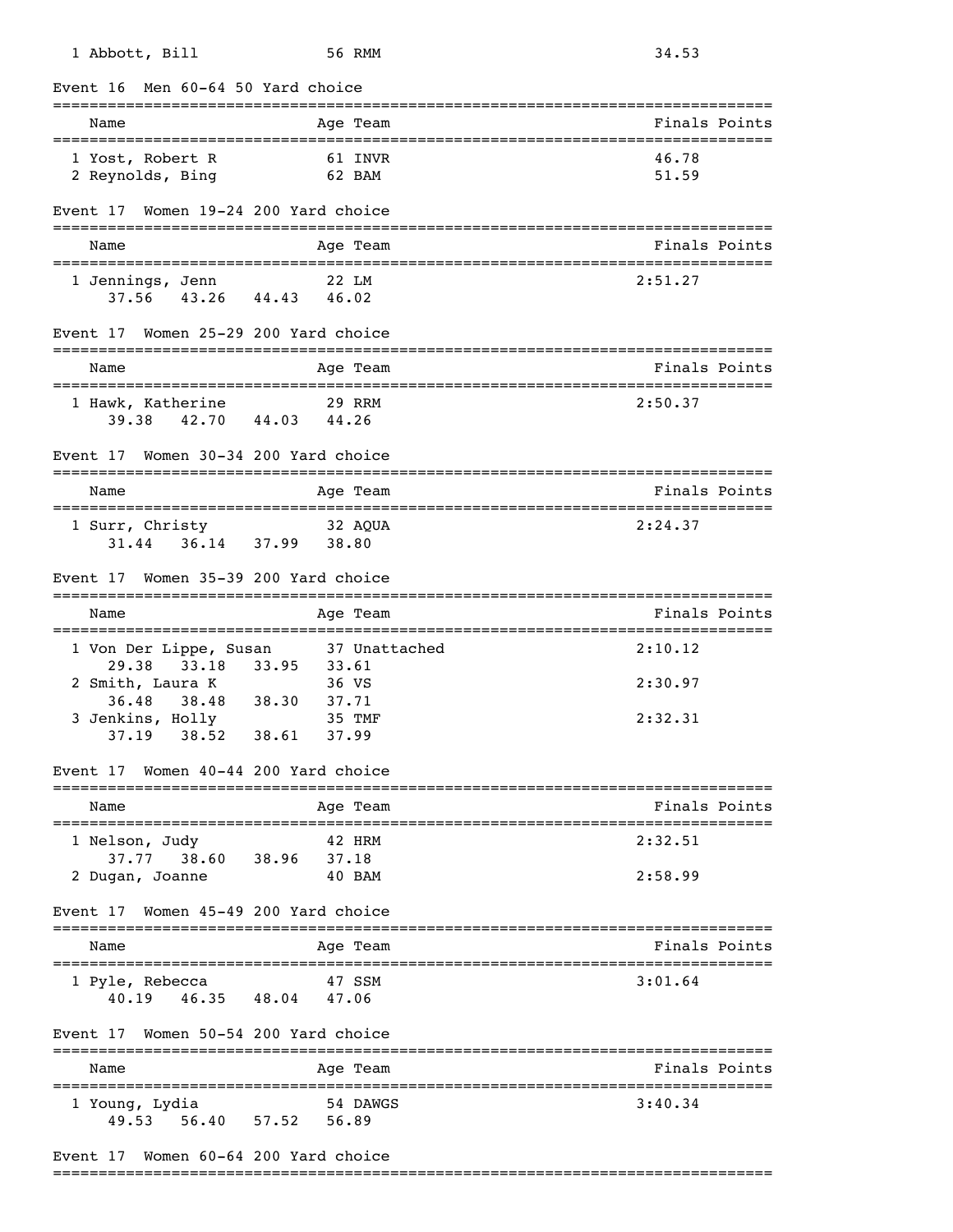| Name                                                                | Age Team                        | Finals Points |
|---------------------------------------------------------------------|---------------------------------|---------------|
| 1 Wise, Louise<br>55.65<br>50.41                                    | 60 DAWGS<br>$57.26$ $53.92$     | 3:37.24       |
| 2 Rudie, Margery A                                                  | 64 JAM                          | 7:12.74       |
| Women 65-69 200 Yard choice<br>Event 17                             |                                 |               |
| Name                                                                | Age Team                        | Finals Points |
| 1 Stock, Liz<br>1:49.97 1:48.33 1:49.94 1:44.89                     | 66 RMM                          | 7:13.13       |
| Men 25-29 200 Yard choice<br>Event 18                               |                                 |               |
| Name                                                                | Age Team                        | Finals Points |
| 1 Gair, David C<br>37.06 37.49 37.62<br>32.69                       | 28 AOUA                         | 2:24.86       |
| Men 40-44 200 Yard choice<br>Event 18<br>-------------------------- | ------------                    |               |
| Name                                                                | Age Team                        | Finals Points |
| 1 Smith, Paul<br>32.37 34.54 33.46 32.52                            | 43 VS                           | 2:12.89       |
| 2 Melanson, Edward<br>$35.37$ $37.45$ $36.46$                       | 40 AQUA<br>36.03                | 2:25.31       |
| Men 45-49 200 Yard choice<br>Event 18                               |                                 |               |
| Name                                                                | Age Team                        | Finals Points |
| 1 Di Tolla, Bob                                                     | 48 HRM                          | 2:22.11       |
| Men 50-54 200 Yard choice<br>Event 18                               |                                 |               |
| Name                                                                | Age Team                        | Finals Points |
| 1 Holum, Charles<br>$36.21$ $36.40$<br>33.65                        | 51 DAC                          | 2:21.33       |
| 2 Fischer, Chuck<br>39.93<br>37.30                                  | 35.07<br>51 AQUA<br>40.53 37.72 | 2:35.48       |
| Men 55-59 200 Yard choice<br>Event 18                               |                                 |               |
| Name                                                                | Age Team                        | Finals Points |
| 1 Carney, Kent<br>42.65 47.62 47.68 47.15                           | 55 EM                           | 3:05.10       |
| Women 25-29 100 Yard Freestyle<br>Event 19                          |                                 |               |
| Name                                                                | Age Team                        | Finals Points |
| 1 Luellen, Katherine J<br>29.19<br>27.78                            | 29 AOUA                         | 56.97         |
| 2 Kozacznski, Natasza M<br>29.69<br>32.88                           | 27 Unattached                   | 1:02.57       |
| 3 Eddy, Tori<br>30.85<br>34.94                                      | 26 Unattached                   | 1:05.79       |
| Event 19 Women 30-34 100 Yard Freestyle                             |                                 |               |
| Name                                                                | Age Team                        | Finals Points |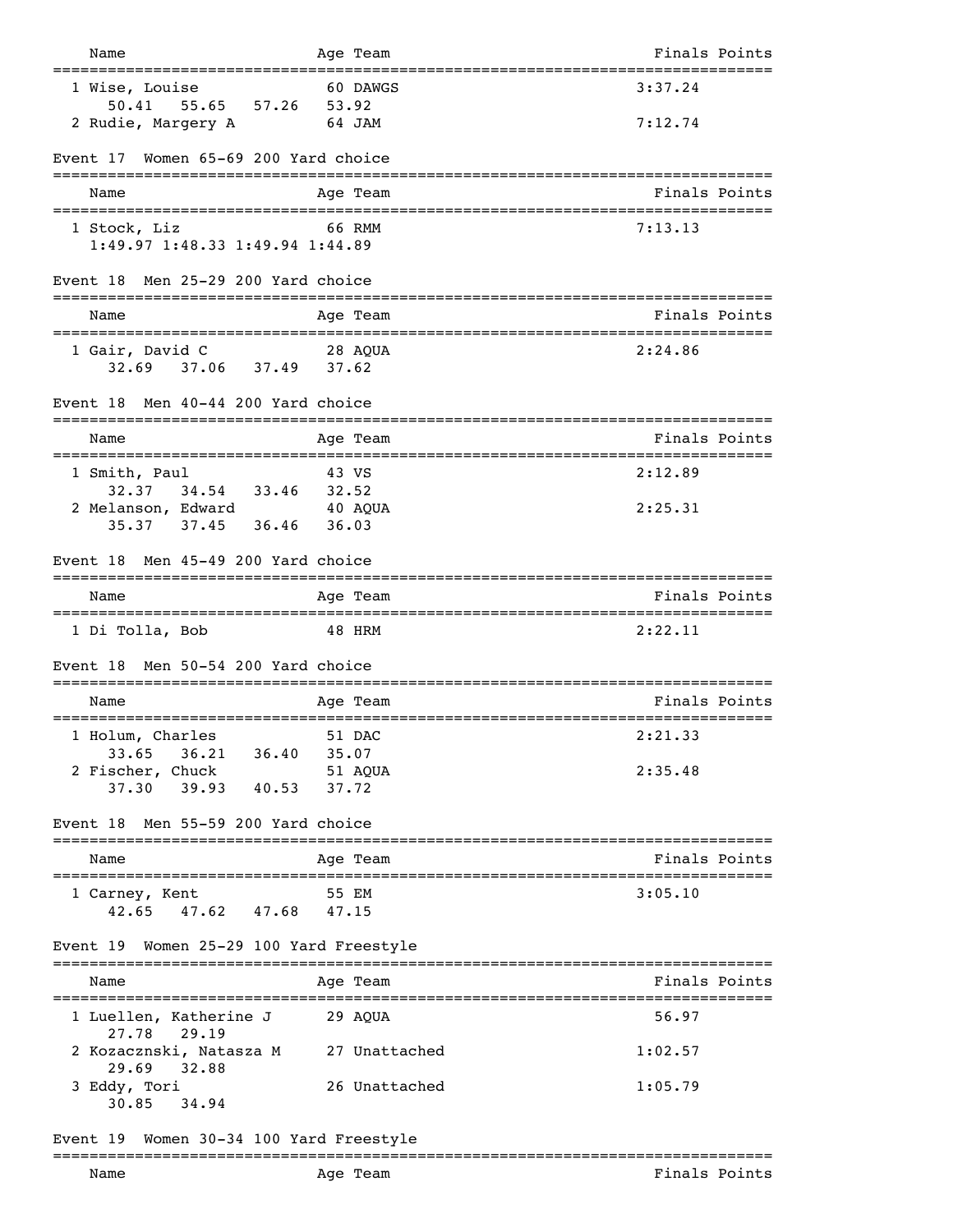| 1 Gadd-Siegel, Cecilia E<br>26.81<br>28.46                                   | 31 AQUA       | 55.27                                         |
|------------------------------------------------------------------------------|---------------|-----------------------------------------------|
| 2 Klawon, Jeanne E<br>28.16<br>30.07                                         | 30 DAWGS      | 58.23                                         |
| 3 Zarou, Kate<br>31.30<br>34.21                                              | 34 AQUA       | 1:05.51                                       |
| Event 19 Women 35-39 100 Yard Freestyle                                      |               |                                               |
| Name                                                                         | Aqe Team      | Finals Points                                 |
| 1 Fotopulos, Leslie<br>30.46 32.77                                           | 36 SSM        | 1:03.23                                       |
| 2 Meeks, Patti<br>33.91<br>36.69                                             | 38 DAWGS      | 1:10.60                                       |
| Event 19 Women 40-44 100 Yard Freestyle<br>_________________________________ |               |                                               |
| Name                                                                         | Age Team      | Finals Points                                 |
| 1 Garnier, Kathy<br>27.51<br>28.41                                           | 42 INVR       | 55.92                                         |
| 2 VonEvig, Julia<br>27.51<br>29.57                                           | 41 AQUA       | 57.08                                         |
| 3 Dullea, Melanie J<br>29.46<br>31.95                                        | 41 SSM        | 1:01.41                                       |
| 4 Hawkinson, Cindy<br>40.44<br>36.98                                         | 42 INVR       | 1:17.42                                       |
| Event 19 Women 50-54 100 Yard Freestyle                                      |               |                                               |
| Name                                                                         | Age Team      | Finals Points                                 |
| 1 Fouts, Susan J<br>34.33<br>36.89                                           | 52 AQUA       | 1:11.22                                       |
| Event 19 Women 55-59 100 Yard Freestyle                                      |               |                                               |
| Name                                                                         | Age Team      | Finals Points                                 |
| =============================<br>1 Hashimotoa, Christine<br>45.53<br>39.14   | 55 INVR       | __________________________________<br>1:24.67 |
| Event 19 Women 60-64 100 Yard Freestyle                                      |               |                                               |
| Name                                                                         | Age Team      | Finals Points                                 |
| 1 Clapp, Mary<br>$1:01.79$ $1:04.68$                                         | 64 AM         | 2:06.47                                       |
| Men 25-29 100 Yard Freestyle<br>Event 20                                     |               |                                               |
| Name                                                                         | Age Team      | Finals Points                                 |
| 1 Johns, Kenneth A<br>25.45<br>27.16                                         | 29 Unattached | 52.61                                         |
| 2 Jamshidi, Ramin<br>29.37<br>28.66                                          | 27 Unattached | 58.03                                         |
| 3 Marco, Michelini<br>38.29<br>32.53                                         | 28 VORT       | 1:10.82                                       |
| Event 20<br>Men 30-34 100 Yard Freestyle                                     |               |                                               |
| Name                                                                         | Age Team      | ---------------<br>Finals Points              |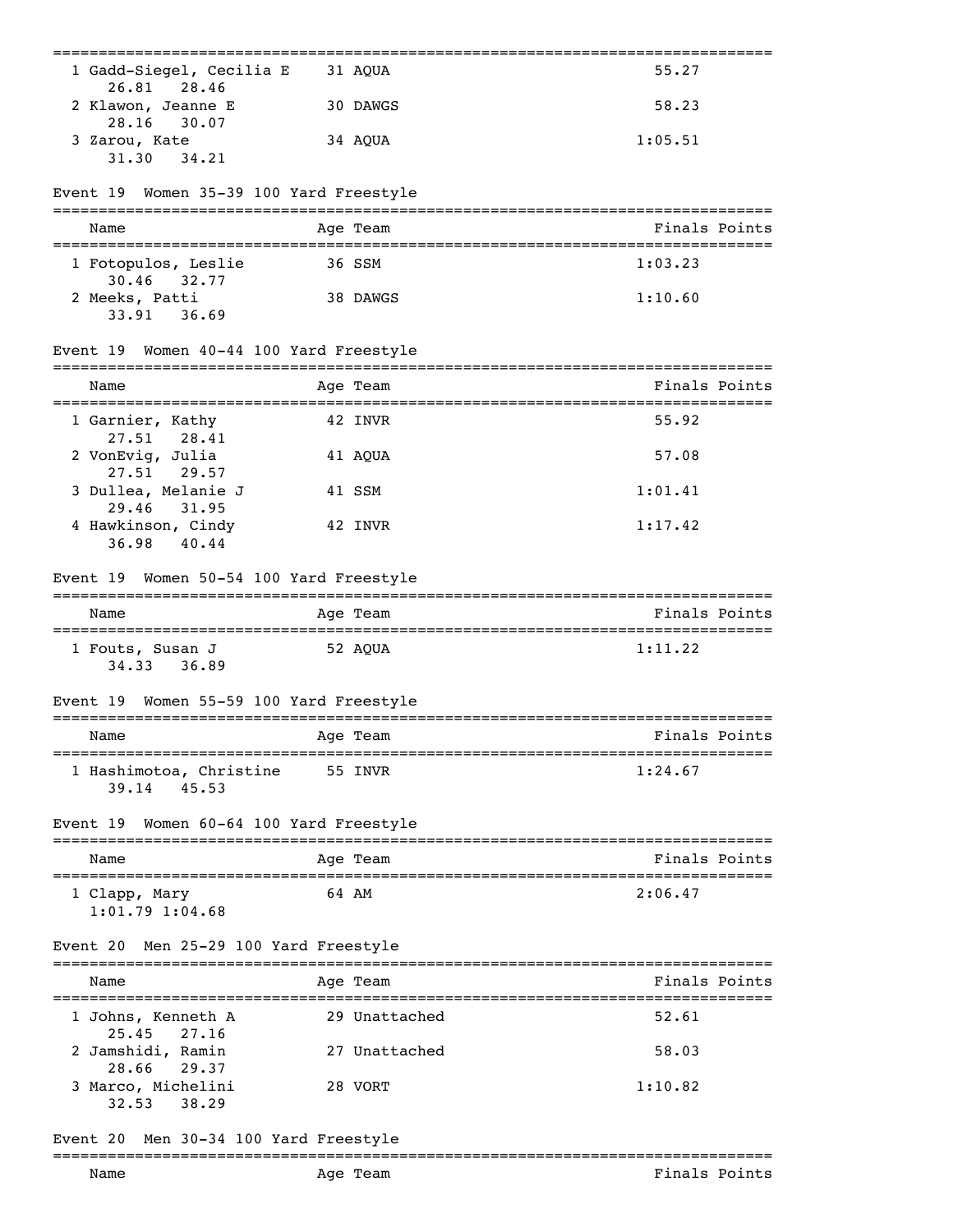| 1 Siegel, Joel F                   | 31 AOUA | 49.44 |
|------------------------------------|---------|-------|
| 24.06 25.38<br>2 Rosinski, Tom     | 32 AOUA | 50.42 |
| 24.33 26.09<br>3 Glass, Thomas     | 31 VORT | 52.11 |
| $25.11$ $27.00$<br>4 Pegram, Steve | 33 AOUA | 53.31 |
| 25.99 27.32<br>5 Martin, Troy      | 34 TMF  | 55.11 |
| 26.66 28.45                        |         |       |

## Event 20 Men 35-39 100 Yard Freestyle

| Name                             | Age Team      | Finals Points |
|----------------------------------|---------------|---------------|
| 1 Motter, Tim<br>25.51 27.79     | 37 VORT       | 53.30         |
| 2 Mather, Carl<br>25.93 27.43    | 38 INVR       | 53.36         |
| 3 McKissick, Mark<br>28.19 29.70 | 38 Unattached | 57.89         |
| 4 Lane, Chris<br>27.84 31.00     | 36 GAC        | 58.84         |

### Event 20 Men 40-44 100 Yard Freestyle

| Name                             | Age Team      | Finals Points |
|----------------------------------|---------------|---------------|
| 1 Smith, John C<br>23.77 24.84   | 41 Unattached | 48.61         |
| 2 Nelson, Kurt<br>25.40 27.86    | 43 HRM        | 53.26         |
| 3 Hugo, John J<br>26.76 28.93    | 42 INVR       | 55.69         |
| 4 Gratz, John<br>29.48 31.37     | 42 BAM        | 1:00.85       |
| 5 Cattles, Steven<br>50.81 55.89 | 43 GGM        | 1:46.70       |

### Event 20 Men 45-49 100 Yard Freestyle

| Name                                     | Age Team | Finals Points |
|------------------------------------------|----------|---------------|
| 1 Hess, Richard W<br>$25.65$ $27.26$     | 48 GGM   | 52.91         |
| 2 Hughes, John S<br>25.75 27.21          | 49 HRM   | 52.96         |
| 3 Nolte, Christopher C<br>26.95 28.07    | 46 INVR  | 55.02         |
| 4 Sheridan, John<br>29.45 31.72          | 45 DAC   | 1:01.17       |
| 5 McHugh Jr., Jerry M<br>$32.97$ $36.05$ | 45 DAC   | 1:09.02       |

### Event 20 Men 50-54 100 Yard Freestyle

=============================================================================== Name Age Team Age Team Finals Points =============================================================================== 1 Streicher, Pete 29.13 32.37 2 Vogler, Kenneth 51 RRM 1:39.74 44.64 55.10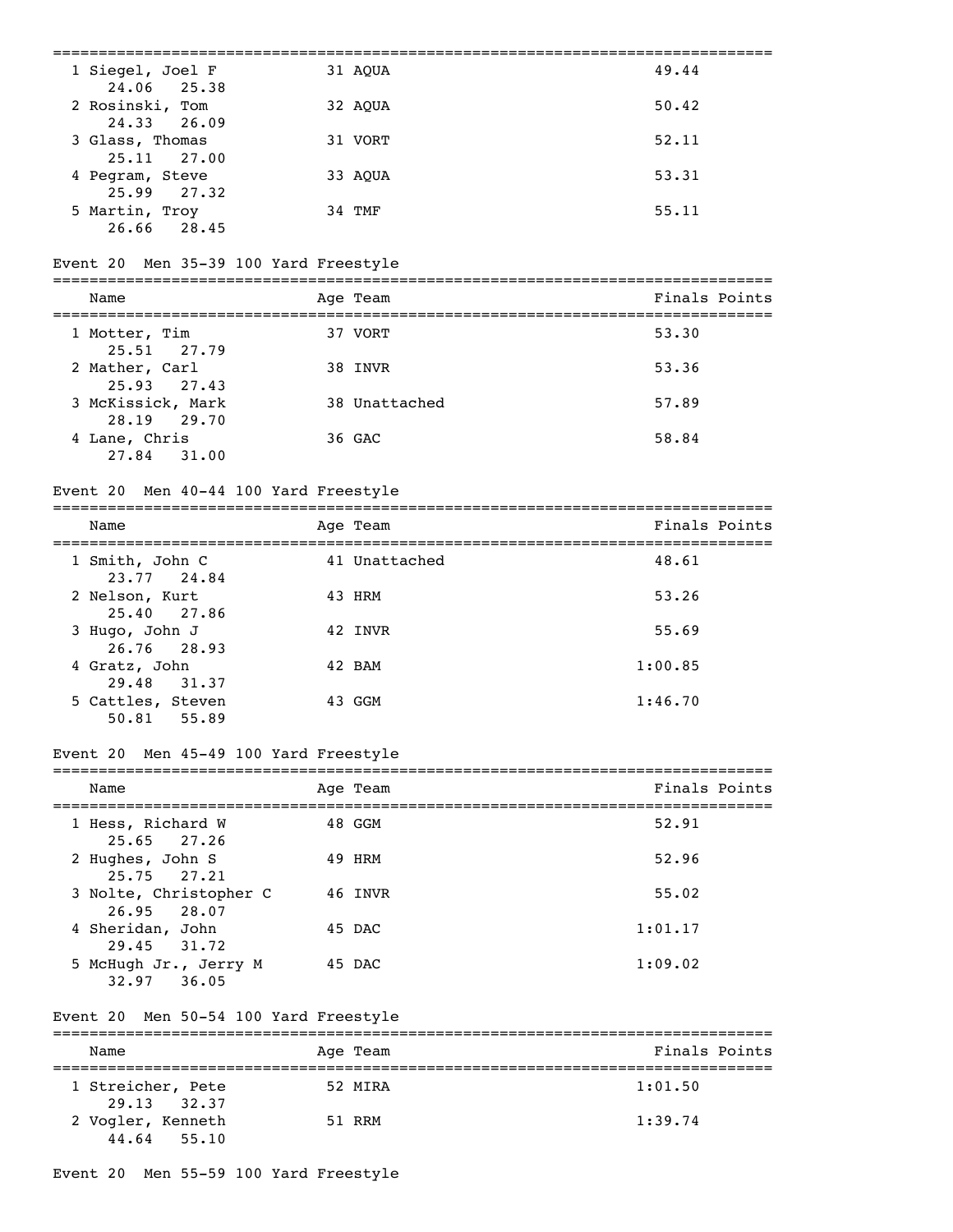| Name                                                           | Age Team                                 | Finals Points                                            |
|----------------------------------------------------------------|------------------------------------------|----------------------------------------------------------|
| 1 Selles, Carl H                                               | 56 RMM                                   | 57.46                                                    |
| 27.88<br>29.58<br>2 Abbott, Bill                               | 56 RMM                                   | 1:12.00                                                  |
| Men 60-64 100 Yard Freestyle<br>Event 20                       |                                          |                                                          |
| Name                                                           | Aqe Team                                 | Finals Points                                            |
| 1 Yost, Robert R                                               | 61 INVR                                  | 1:29.31                                                  |
| 40.61<br>48.70<br>2 Reynolds, Bing<br>46.94<br>55.24           | 62 BAM                                   | 1:42.18                                                  |
| Women 25-29 50 Yard choice<br>Event 21                         |                                          |                                                          |
| Name                                                           | Age Team                                 | Finals Points                                            |
| 1 Hawk, Katherine                                              | 29 RRM                                   | 37.54                                                    |
| Women 30-34 50 Yard choice<br>Event 21                         |                                          |                                                          |
| Name                                                           | Age Team                                 | Finals Points                                            |
| 1 Hansen, Laura<br>2 Platt, Marcia                             | 30 AQUA<br>34 RRM                        | 30.22<br>32.45                                           |
| Women 35-39 50 Yard choice<br>Event 21                         |                                          |                                                          |
| Name                                                           | Age Team                                 | Finals Points                                            |
| 1 Von Der Lippe, Susan<br>2 Valdez, Rhonda<br>3 Golding, Sandy | 37 Unattached<br>38 Unattached<br>39 GAC | =============================<br>26.75<br>30.26<br>35.80 |
| Women 40-44 50 Yard choice<br>Event 21                         | -------                                  |                                                          |
| Name                                                           | Age Team                                 | Finals Points                                            |
| 1 Crouch, Kim                                                  | 41 RRM                                   | 35.14                                                    |
| Women 45-49 50 Yard choice<br>Event 21                         |                                          |                                                          |
| Name                                                           | Age Team                                 | Finals Points                                            |
| 1 Slavec, Deborah                                              | 49 SSM                                   | 42.98                                                    |
| Women 50-54 50 Yard choice<br>Event 21                         |                                          |                                                          |
| Name                                                           | Age Team                                 | Finals Points                                            |
| 1 Young, Lydia                                                 | 54 DAWGS                                 | 41.80                                                    |
| Women 60-64 50 Yard choice<br>Event 21                         |                                          |                                                          |
| Name                                                           | ======================<br>Age Team       | Finals Points                                            |
| 1 Rudie, Margery A                                             | 64 JAM                                   | 1:25.88                                                  |
| Men 35-39 50 Yard choice<br>Event 22                           |                                          |                                                          |
| Name                                                           | Age Team                                 | Finals Points                                            |
|                                                                |                                          |                                                          |